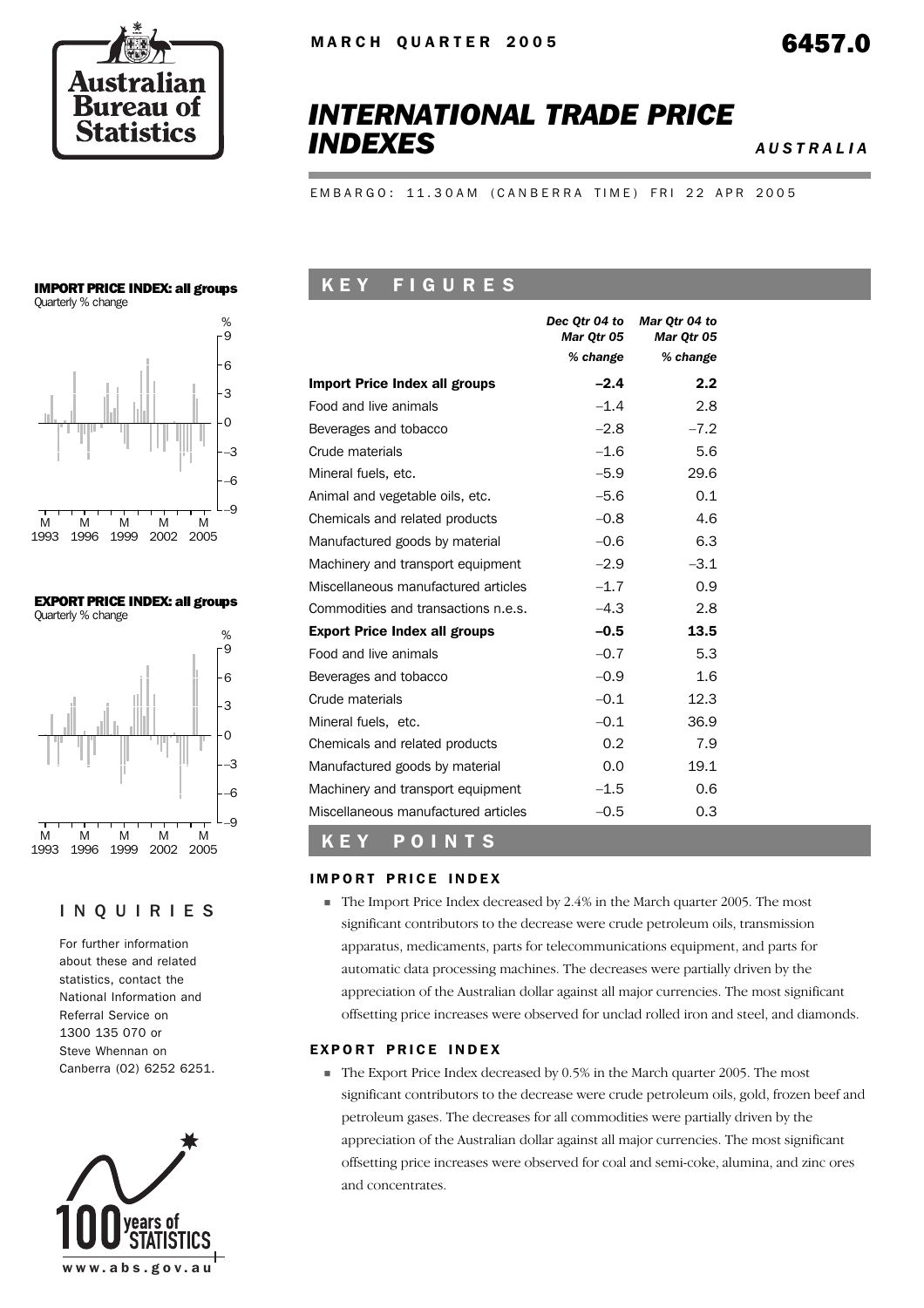# NOTES

| FORTHCOMING ISSUES    | ISSUE (Quarter)                                                                                                                                                                                                           |                                     | <b>RELEASE DATE</b>                                           |  |  |
|-----------------------|---------------------------------------------------------------------------------------------------------------------------------------------------------------------------------------------------------------------------|-------------------------------------|---------------------------------------------------------------|--|--|
|                       | <b>June 2005</b>                                                                                                                                                                                                          |                                     | 22 July 2005                                                  |  |  |
|                       | September 2005                                                                                                                                                                                                            |                                     | 21 October 2005                                               |  |  |
|                       |                                                                                                                                                                                                                           |                                     |                                                               |  |  |
| CHANGES IN THIS ISSUE |                                                                                                                                                                                                                           | There are no changes in this issue. |                                                               |  |  |
| ROUNDING              | Any discrepancies between totals and sums of components in this publication are due to<br>rounding.                                                                                                                       |                                     |                                                               |  |  |
| RELATED STATISTICS    | For more information about statistics in this publication and about other 'ABS data<br>available on request', contact Steve Whennan on (02) 6252 6251, or email<br><steve.whennan@abs.gov.au>.</steve.whennan@abs.gov.au> |                                     |                                                               |  |  |
| ABBREVIATIONS         | <b>ABS</b>                                                                                                                                                                                                                | Australian Bureau of Statistics     |                                                               |  |  |
|                       | ADP                                                                                                                                                                                                                       | automatic data processing           |                                                               |  |  |
|                       | <b>AHECC</b>                                                                                                                                                                                                              |                                     | Australian Harmonised Export Commodity Classification         |  |  |
|                       | <b>ANZSIC</b>                                                                                                                                                                                                             |                                     | Australian and New Zealand Standard Industrial Classification |  |  |
|                       | <b>BEC</b>                                                                                                                                                                                                                |                                     | Classification by Broad Economic Categories                   |  |  |
|                       | f.o.b.                                                                                                                                                                                                                    | free on board                       |                                                               |  |  |
|                       | <b>HTISC</b>                                                                                                                                                                                                              |                                     | Harmonized Tariff Item Statistical Classification             |  |  |
|                       | n.e.s.                                                                                                                                                                                                                    | not elsewhere specified             |                                                               |  |  |
|                       | <b>SITC</b>                                                                                                                                                                                                               |                                     | Standard International Trade Classification                   |  |  |
|                       |                                                                                                                                                                                                                           |                                     |                                                               |  |  |

Susan Linacre Acting Australian Statistician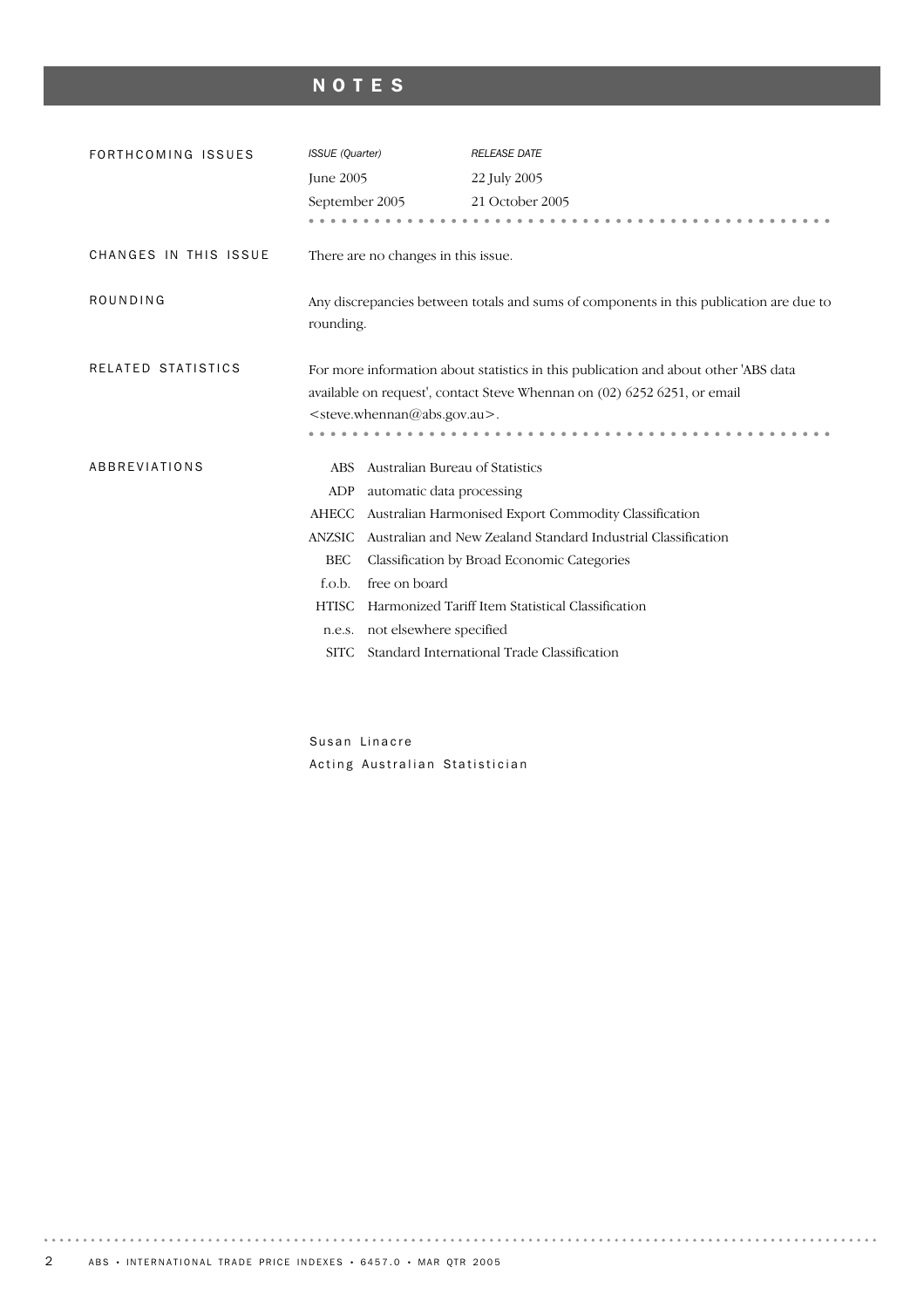#### LIST OF TABLES

#### INTERNATIONAL TRADE PRICE INDEXES

. . . . . . . .

. . . . . . . . . . . . . . . . . .

| Import price index, all groups, index numbers and percentage changes $\dots$ . 4                     |
|------------------------------------------------------------------------------------------------------|
| Import price index, SITC contribution to all groups index $\dots \dots \dots \dots$                  |
| Import price index, SITC section $\dots \dots \dots \dots \dots \dots \dots \dots \dots \dots \dots$ |
| Import price index, BEC end use class, broad balance of payments                                     |
|                                                                                                      |
| Import price index, BEC end use class, broad balance of payments                                     |
|                                                                                                      |
| Import price index, BEC end use class, broad balance of payments                                     |
| categories, intermediate and other merchandise goods 9                                               |
| Export price index, all groups, index numbers and percentage changes $\dots$ . 11                    |
| Export price index, SITC contribution to all groups index $\dots \dots \dots \dots$ 12               |
|                                                                                                      |
| Export price index, balance of payments groups, rural goods $\dots \dots \dots$ 14                   |
| Export price index, balance of payments groups, non-rural goods 15                                   |
|                                                                                                      |

#### ADDITIONAL TABLES AVAILABLE ON ABS WEB SITE

- 12 Import price index, by selected SITC division
- 13 Import price index, by selected HTISC section
- 14 Import price index, by selected ANZSIC industry of origin division
- 15 Import price index, by selected ANZSIC industry of origin subdivision
- 16 Import price index, by BEC category
- 17 Export price index, AHECC and ANZSIC contribution to all groups index
- 18 Export price index, by selected AHECC section
- 19 Export price index, by selected ANZSIC industry of origin division and subdivision

#### *page*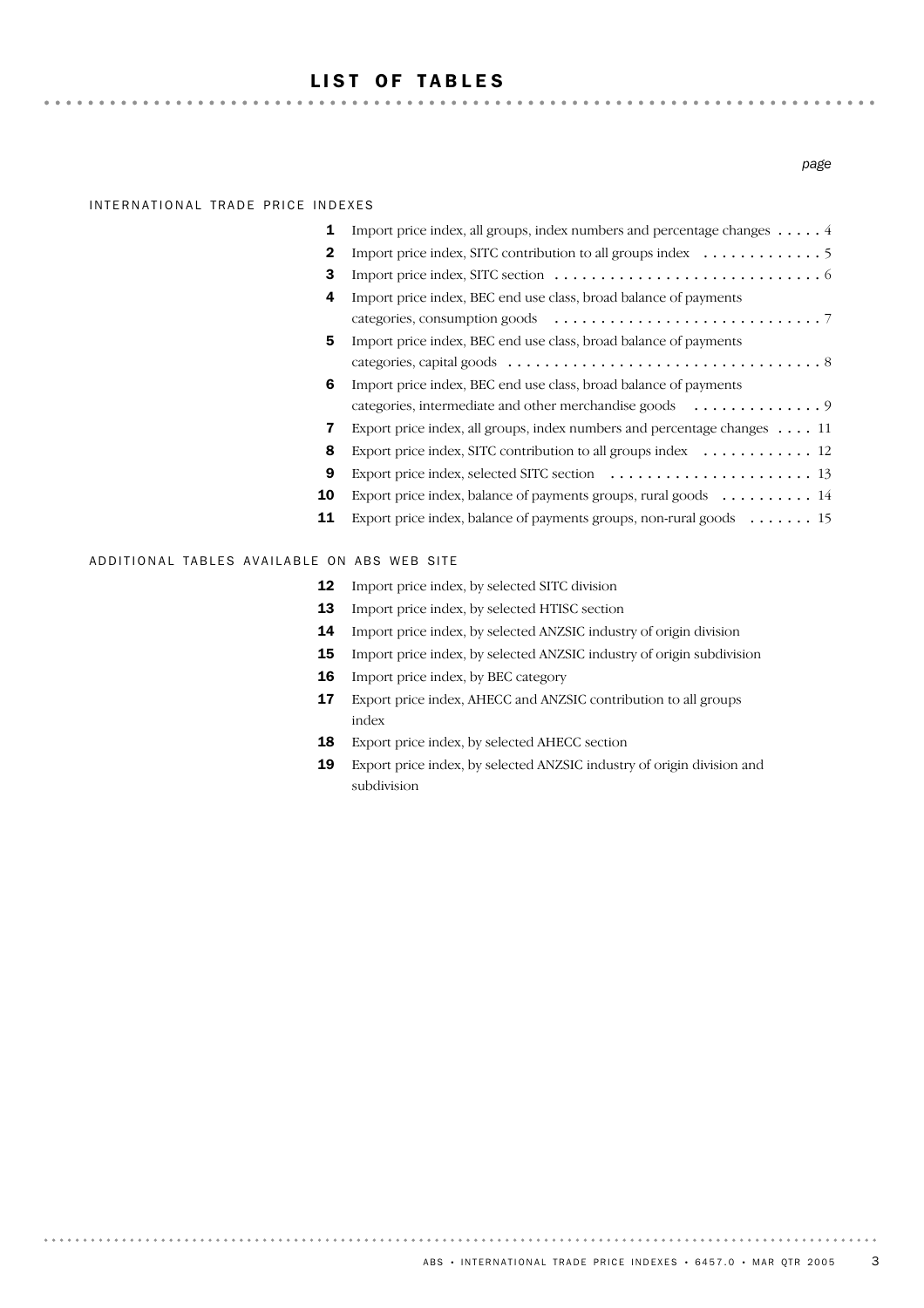#### IMPORT PRICE INDEX(a): All groups index numbers and percentage changes

| Period    | Index<br>numbers | % change<br>from<br>previous<br>period | % change from<br>corresponding<br>quarter of<br>previous year |
|-----------|------------------|----------------------------------------|---------------------------------------------------------------|
|           |                  |                                        |                                                               |
| 2000-01   | 134.3            | 11.7                                   |                                                               |
| 2001-02   | 132.3            | $-1.5$                                 |                                                               |
| 2002-03   | 126.0            | $-4.8$                                 |                                                               |
| 2003-04   | 112.3            | $-10.9$                                |                                                               |
| 2000      |                  |                                        |                                                               |
| June      | 126.7            | 5.5                                    | 9.3                                                           |
| September | 128.4            | 1.3                                    | 10.9                                                          |
| December  | 137.0            | 6.7                                    | 15.8                                                          |
| 2001      |                  |                                        |                                                               |
| March     | 132.9            | $-3.0$                                 | 10.7                                                          |
| June      | 138.7            | 4.4                                    | 9.5                                                           |
| September | 135.1            | $-2.6$                                 | 5.2                                                           |
| December  | 134.9            | $-0.1$                                 | $-1.5$                                                        |
| 2002      |                  |                                        |                                                               |
| March     | 130.8            | $-3.0$                                 | $-1.6$                                                        |
| June      | 128.4            | $-1.8$                                 | $-7.4$                                                        |
| September | 128.5            | 0.1                                    | $-4.9$                                                        |
| December  | 128.8            | 0.2                                    | $-4.5$                                                        |
| 2003      |                  |                                        |                                                               |
| March     | 126.4            | $-1.9$                                 | $-3.4$                                                        |
| June      | 120.1            | $-5.0$                                 | $-6.5$                                                        |
| September | 116.0            | $-3.4$                                 | $-9.7$                                                        |
| December  | 112.6            | $-2.9$                                 | $-12.6$                                                       |
| 2004      |                  |                                        |                                                               |
| March     | 108.0            | $-4.1$                                 | $-14.6$                                                       |
| June      | 112.4            | 4.1                                    | $-6.4$                                                        |
| September | 115.3            | 2.6                                    | $-0.6$                                                        |
| December  | 113.1            | $-1.9$                                 | 0.4                                                           |
| 2005      |                  |                                        |                                                               |
| March     | 110.4            | $-2.4$                                 | 2.2                                                           |
|           |                  |                                        |                                                               |

.. not applicable

(a) Reference base of each index:  $1989-90 = 100.0$ .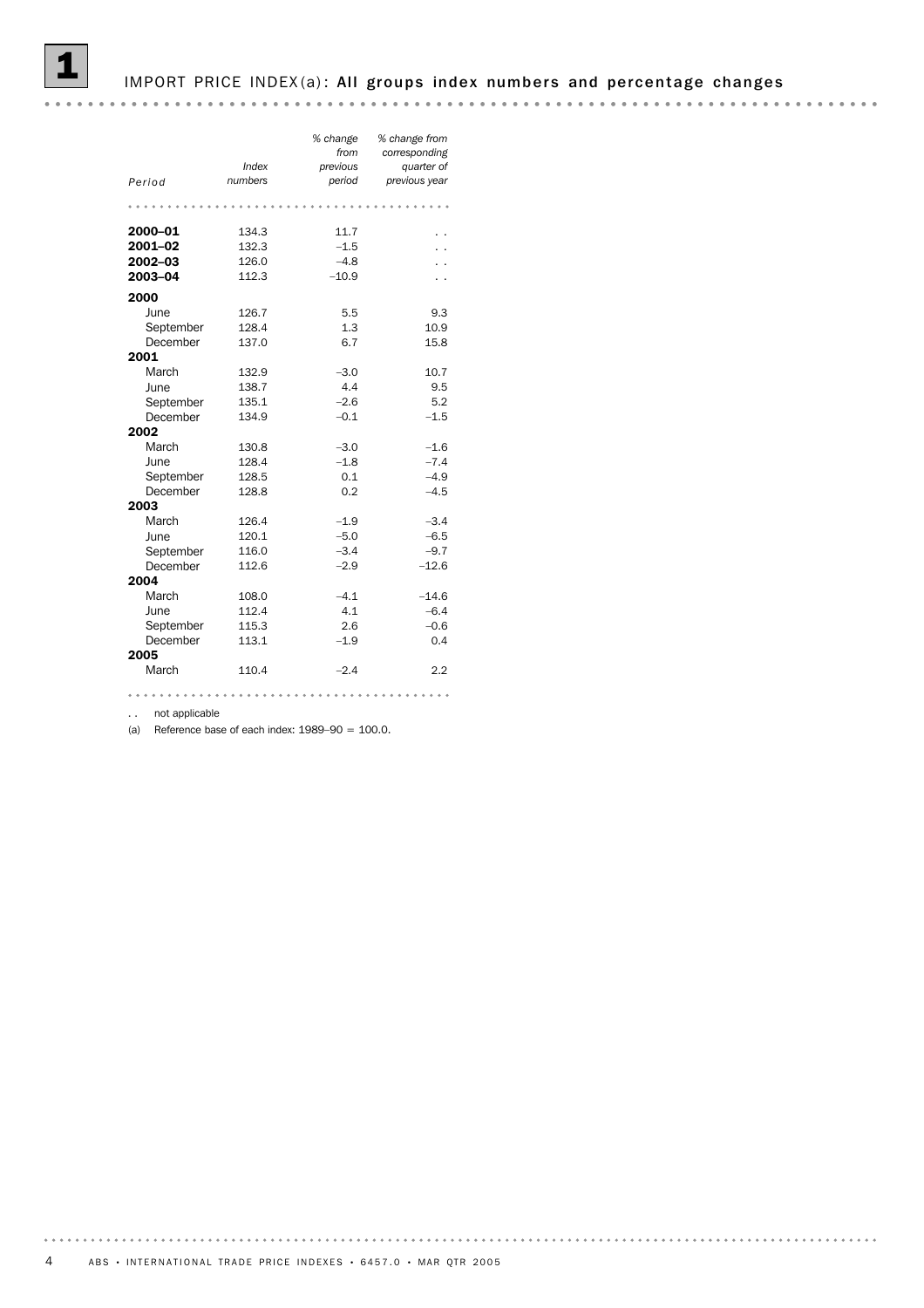# IMPORT PRICE INDEX(a): SITC contribution to all groups index

| Category                                                                        | Dec Qtr<br>2004                                         | Mar Qtr<br>2005 | Dec Qtr 2004 to<br>Mar 0tr 2005 |
|---------------------------------------------------------------------------------|---------------------------------------------------------|-----------------|---------------------------------|
|                                                                                 |                                                         |                 |                                 |
| ALL GROUPS                                                                      |                                                         |                 |                                 |
| All groups                                                                      | 113.1                                                   | 110.4           | $-2.7$                          |
|                                                                                 |                                                         | .               |                                 |
| SITC SECTIONS-CONTRIBUTION TO ALL GROUPS (INDEX POINTS)                         |                                                         |                 |                                 |
| Food and live animals chiefly for food<br>0                                     | 4.52                                                    | 4.45            | $-0.07$                         |
| $\mathbf{1}$<br>Beverages and tobacco                                           | 0.81                                                    | 0.78            | $-0.03$                         |
| $\overline{2}$<br>Crude materials, inedible, except fuels                       | 1.77                                                    | 1.74            | $-0.03$                         |
| 3<br>Mineral fuels, lubricants and other related materials                      | 9.57                                                    | 9.00            | $-0.57$                         |
| 4<br>Animal and vegetable oils, etc.                                            | 0.35                                                    | 0.33            | $-0.02$                         |
| 5<br>Chemicals and related products n.e.s.                                      | 13.42                                                   | 13.32           | $-0.10$                         |
| 6<br>Manufactured goods classified chiefly by material                          | 14.04                                                   | 13.95           | $-0.09$                         |
| 7<br>Machinery and transport equipment                                          | 52.51                                                   | 50.96           | $-1.55$                         |
| 8<br>Miscellaneous manufactured articles                                        | 15.52                                                   | 15.25           | $-0.27$                         |
| 9<br>Commodities and transactions n.e.s.                                        | 0.62                                                    | 0.59            | $-0.03$                         |
| SELECTED SITC DIVISIONS-CONTRIBUTION TO ALL GROUPS (INDEX POINTS)               |                                                         |                 |                                 |
| 03<br>Fish, crustaceans and molluscs and preparations thereof                   | 0.88                                                    | 0.85            | $-0.03$                         |
| 24<br>Cork and wood                                                             | 0.67                                                    | 0.65            | $-0.02$                         |
| 33<br>Petroleum, petroleum products and related materials                       | 9.41                                                    | 8.85            | $-0.56$                         |
| 51<br>Organic chemicals                                                         | 2.11                                                    | 2.11            |                                 |
| 52<br>Inorganic chemicals                                                       | 0.63                                                    | 0.67            | 0.04                            |
| 59<br>Chemical materials and products n.e.s.                                    | 1.27                                                    | 1.32            | 0.05                            |
| 64<br>Paper, paperboard and articles made of paper                              | 2.18                                                    | 2.15            | $-0.03$                         |
| 65<br>Textile yarn, fabrics and related products                                | 2.05                                                    | 2.00            | $-0.05$                         |
| 69<br>Manufactures of metals n.e.s.                                             | 2.87                                                    | 2.83            | $-0.04$                         |
| 71<br>Power generating machinery and equipment                                  | 2.48                                                    | 2.43            | $-0.05$                         |
| 72<br>Machinery specialised for particular industries                           | 4.40                                                    | 4.35            | $-0.05$                         |
| 74<br>General industrial machinery, equipment and parts                         | 6.11                                                    | 6.10            | $-0.01$                         |
| 75<br>Office machines and ADP machines                                          | 6.81                                                    | 6.43            | $-0.38$                         |
| 76<br>Telecommunications and sound recording equipment                          | 6.46                                                    | 5.93            | $-0.53$                         |
| 77<br>Electrical machinery, etc. and parts thereof                              | 6.24                                                    | 6.05            | $-0.19$                         |
| 78<br>Road vehicles                                                             | 15.76                                                   | 15.51           | $-0.25$                         |
| 79<br>Other transport equipment                                                 | 3.71                                                    | 3.63            | $-0.08$                         |
| 87<br>Professional, scientific and controlling instruments and apparatus n.e.s. | 2.86                                                    | 2.85            | $-0.01$                         |
| 89<br>Miscellaneous manufactured articles n.e.s.                                | 5.42                                                    | 5.37            | $-0.05$                         |
|                                                                                 |                                                         |                 |                                 |
| nil or rounded to zero (including null cells)                                   | Reference base of each index $1989-90 = 100.0$ .<br>(a) |                 |                                 |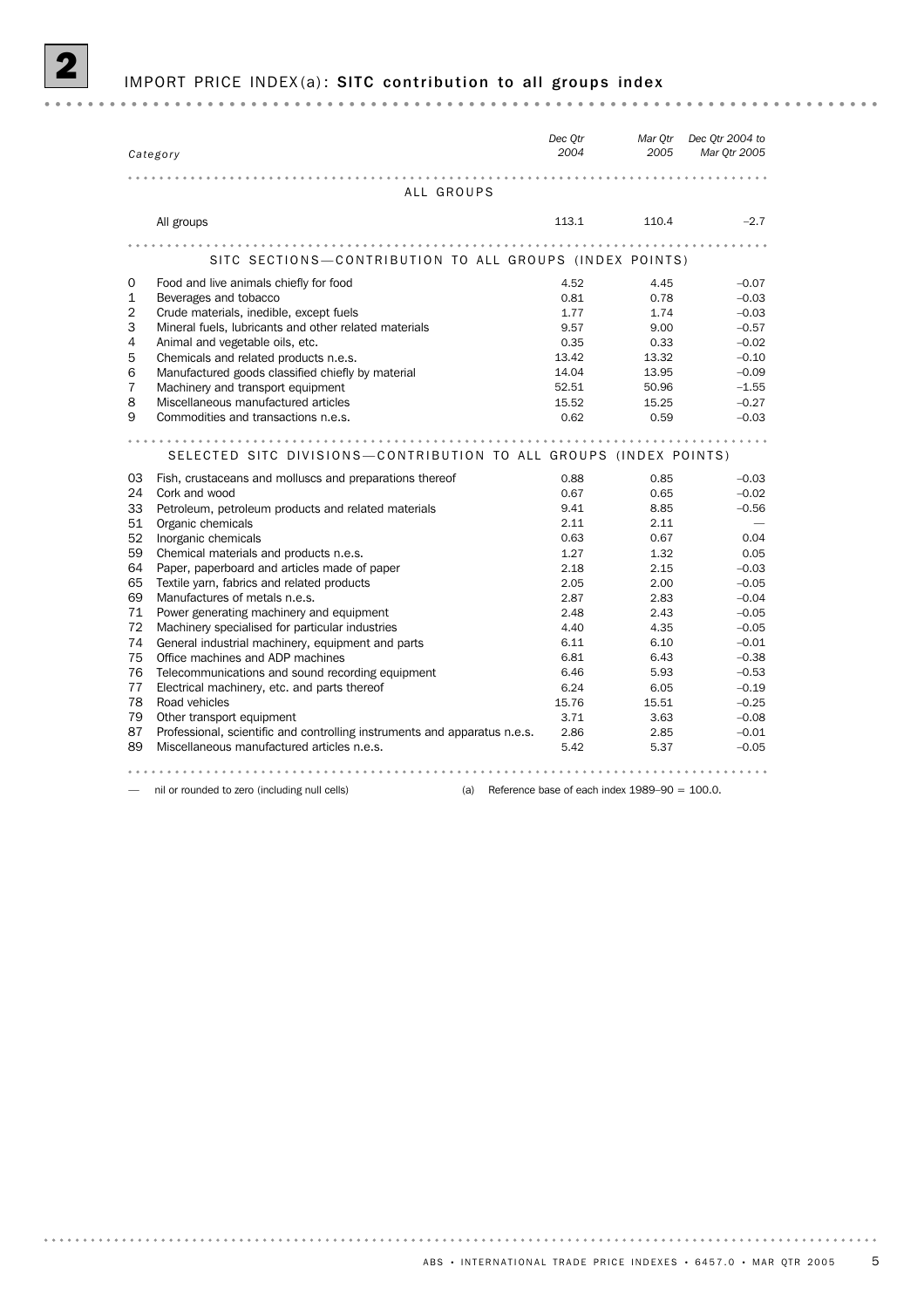### IMPORT PRICE INDEX(a): Selected SITC section

|           | Food     |           |             | Mineral           | Animal      |            |              |           |                         |              |
|-----------|----------|-----------|-------------|-------------------|-------------|------------|--------------|-----------|-------------------------|--------------|
|           | and live |           | Crude       | fuels,            | and         | Chemicals  | Manufactured | Machinery |                         |              |
|           | animals  | Beverages | materials.  | <b>lubricants</b> | vegetable   | and        | goods        | and       |                         | Commodities  |
|           | chiefly  | and       | inedible.   | and other         | oils, fats  | related    | classified   |           | transport Miscellaneous | and          |
|           | for food | tobacco   | except      | related           | and         | products   | chiefly by   | equipment | manufactured            | transactions |
| Period    | (0)      | (1)       | fuels $(2)$ | materials (3)     | waxes $(4)$ | n.e.s. (5) | material (6) | (7)       | articles (8)            | n.e.s. (9)   |
|           |          |           |             |                   |             |            |              |           |                         |              |
| 2000-01   | 121.4    | 128.5     | 139.9       | 188.0             | 122.6       | 128.1      | 131.3        | 129.7     | 140.0                   | 99.6         |
| 2001-02   | 122.5    | 132.9     | 124.9       | 158.4             | 122.1       | 128.5      | 133.9        | 128.2     | 143.0                   | 110.8        |
| 2002-03   | 125.1    | 139.9     | 123.1       | 174.9             | 141.0       | 120.2      | 129.2        | 118.7     | 132.1                   | 115.4        |
| 2003-04   | 116.9    | 134.1     | 112.2       | 156.2             | 134.9       | 113.2      | 118.9        | 103.3     | 114.4                   | 110.2        |
| 2000      |          |           |             |                   |             |            |              |           |                         |              |
| June      | 118.7    | 127.5     | 136.6       | 158.3             | 130.3       | 120.3      | 125.4        | 124.2     | 132.0                   | 95.0         |
| September | 117.8    | 125.1     | 140.5       | 184.2             | 126.6       | 120.5      | 125.1        | 123.8     | 133.5                   | 96.5         |
| December  | 121.9    | 129.2     | 147.8       | 216.5             | 126.1       | 125.9      | 132.8        | 131.3     | 140.6                   | 101.5        |
| 2001      |          |           |             |                   |             |            |              |           |                         |              |
| March     | 121.4    | 128.7     | 137.8       | 167.5             | 117.5       | 128.7      | 131.3        | 129.6     | 139.8                   | 99.4         |
| June      | 124.3    | 131.0     | 133.3       | 183.9             | 120.1       | 137.1      | 136.1        | 134.0     | 146.2                   | 101.1        |
| September | 121.3    | 132.1     | 127.6       | 180.4             | 121.2       | 131.1      | 133.8        | 130.1     | 144.1                   | 107.1        |
| December  | 122.9    | 133.1     | 124.7       | 156.5             | 123.9       | 132.8      | 135.8        | 131.3     | 146.4                   | 109.0        |
| 2002      |          |           |             |                   |             |            |              |           |                         |              |
| March     | 123.8    | 133.7     | 125.1       | 136.0             | 122.7       | 127.8      | 134.4        | 127.9     | 143.0                   | 112.8        |
| June      | 121.9    | 132.6     | 122.3       | 160.5             | 120.5       | 122.1      | 131.6        | 123.4     | 138.3                   | 114.2        |
| September | 124.1    | 139.9     | 124.3       | 165.1             | 137.9       | 122.0      | 131.0        | 123.3     | 136.6                   | 115.1        |
| December  | 126.3    | 139.2     | 123.7       | 179.3             | 143.6       | 122.3      | 131.4        | 121.9     | 135.6                   | 115.6        |
| 2003      |          |           |             |                   |             |            |              |           |                         |              |
| March     | 126.0    | 140.9     | 122.5       | 191.5             | 143.2       | 119.6      | 129.1        | 117.4     | 131.4                   | 120.0        |
| June      | 123.8    | 139.4     | 121.7       | 163.6             | 139.2       | 117.0      | 125.2        | 112.1     | 124.9                   | 110.9        |
| September | 119.2    | 134.9     | 118.0       | 156.3             | 134.5       | 114.6      | 121.6        | 107.9     | 120.3                   | 111.2        |
| December  | 117.0    | 134.7     | 112.4       | 152.4             | 135.7       | 112.4      | 118.8        | 104.4     | 115.2                   | 110.5        |
| 2004      |          |           |             |                   |             |            |              |           |                         |              |
| March     | 114.5    | 134.0     | 106.6       | 145.2             | 135.3       | 110.6      | 115.2        | 99.3      | 109.1                   | 107.8        |
| June      | 116.8    | 132.8     | 111.6       | 171.0             | 134.1       | 115.1      | 120.0        | 101.6     | 112.9                   | 111.1        |
| September | 119.5    | 131.1     | 117.2       | 192.2             | 148.3       | 117.4      | 124.5        | 102.6     | 115.1                   | 114.2        |
| December  | 119.4    | 128.0     | 114.4       | 200.1             | 143.6       | 116.6      | 123.2        | 99.1      | 112.0                   | 115.8        |
| 2005      |          |           |             |                   |             |            |              |           |                         |              |
| March     | 117.7    | 124.4     | 112.6       | 188.2             | 135.5       | 115.7      | 122.4        | 96.2      | 110.1                   | 110.8        |
|           |          |           |             |                   |             |            |              |           |                         |              |

(a) Reference base of each index:  $1989-90 = 100.0$ .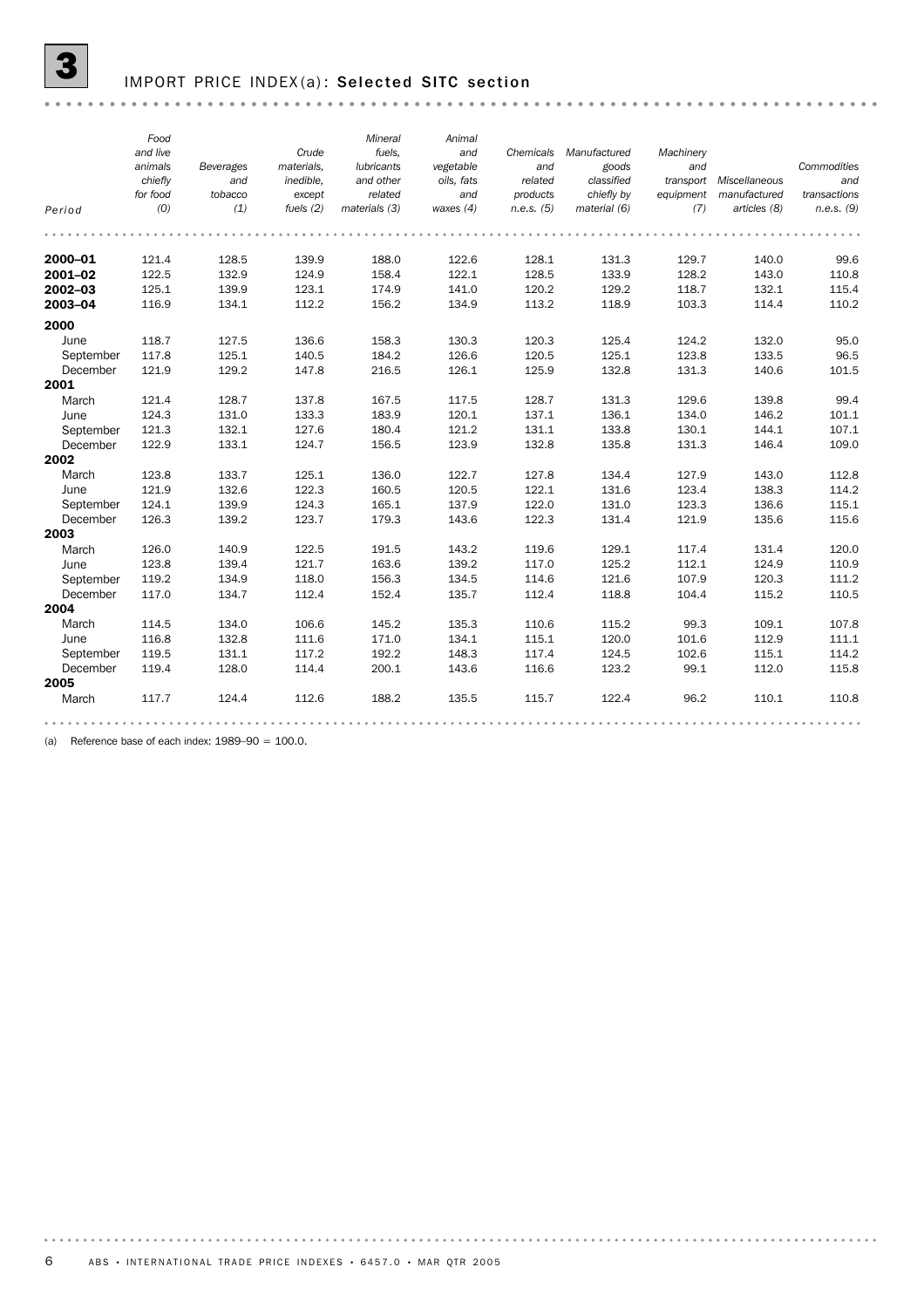BEC END

|           | <b>USE</b><br> | BROAD BALANCE OF PAYMENTS CATEGORIES |            |                    |                       |                    |              |
|-----------|----------------|--------------------------------------|------------|--------------------|-----------------------|--------------------|--------------|
|           |                | Food and<br>beverages,               | Houshold   | Non-<br>industrial | Textiles.<br>clothing | Toys,<br>books and |              |
|           | Consumption    | mainly for                           | electrical | transport          | and                   | leisure            | Consumption  |
| Period    | goods total    | consumption                          | items      | equipment          | footwear              | goods              | goods n.e.s. |
|           |                |                                      |            |                    |                       |                    |              |
| 2000-01   | 137.3          | 128.0                                | 119.3      | 162.3              | 133.1                 | 142.9              | 132.1        |
| 2001-02   | 139.4          | 129.9                                | 118.6      | 169.8              | 137.8                 | 145.4              | 132.7        |
| 2002-03   | 133.5          | 132.8                                | 107.9      | 164.7              | 127.7                 | 138.0              | 126.4        |
| 2003-04   | 121.8          | 125.9                                | 93.2       | 156.3              | 107.9                 | 121.2              | 116.6        |
| 2000      |                |                                      |            |                    |                       |                    |              |
| June      | 131.1          | 124.6                                | 114.0      | 155.2              | 124.0                 | 139.9              | 125.7        |
| September | 132.0          | 123.7                                | 115.0      | 156.3              | 124.9                 | 138.6              | 127.5        |
| December  | 137.7          | 127.8                                | 121.0      | 160.7              | 133.7                 | 144.4              | 132.5        |
| 2001      |                |                                      |            |                    |                       |                    |              |
| March     | 137.1          | 128.9                                | 119.7      | 162.0              | 132.9                 | 143.1              | 131.4        |
| June      | 142.4          | 131.4                                | 121.5      | 170.3              | 140.8                 | 145.5              | 137.1        |
| September | 139.8          | 128.8                                | 119.6      | 170.6              | 137.8                 | 144.1              | 133.8        |
| December  | 141.7          | 130.7                                | 120.1      | 172.7              | 140.1                 | 147.8              | 135.4        |
| 2002      |                |                                      |            |                    |                       |                    |              |
| March     | 139.7          | 131.4                                | 119.0      | 169.6              | 138.7                 | 147.2              | 132.1        |
| June      | 136.4          | 128.8                                | 115.8      | 166.1              | 134.7                 | 142.3              | 129.3        |
| September | 136.0          | 132.2                                | 113.8      | 165.9              | 132.7                 | 140.7              | 128.6        |
| December  | 135.7          | 133.7                                | 109.0      | 166.1              | 132.1                 | 140.5              | 128.6        |
| 2003      |                |                                      |            |                    |                       |                    |              |
| March     | 133.4          | 133.4                                | 107.0      | 164.7              | 126.7                 | 138.1              | 126.3        |
| June      | 129.0          | 131.9                                | 101.8      | 162.0              | 119.4                 | 132.8              | 121.9        |
| September | 125.5          | 127.7                                | 97.5       | 158.9              | 114.7                 | 128.3              | 119.3        |
| December  | 122.3          | 126.0                                | 94.4       | 156.8              | 109.9                 | 122.3              | 116.5        |
| 2004      |                |                                      |            |                    |                       |                    |              |
| March     | 118.3          | 123.9                                | 89.9       | 154.6              | 101.9                 | 115.2              | 113.7        |
| June      | 120.9          | 125.9                                | 90.9       | 154.9              | 105.2                 | 118.8              | 116.8        |
| September | 122.2          | 128.2                                | 89.7       | 154.0              | 108.4                 | 121.4              | 118.2        |
| December  | 119.9          | 127.2                                | 85.9       | 153.8              | 104.8                 | 118.9              | 116.1        |
| 2005      |                |                                      |            |                    |                       |                    |              |
| March     | 117.6          | 125.5                                | 84.6       | 151.3              | 101.0                 | 117.3              | 113.9        |
|           |                |                                      |            |                    |                       |                    |              |

(a) Reference base of each index:  $1989-90 = 100.0$ .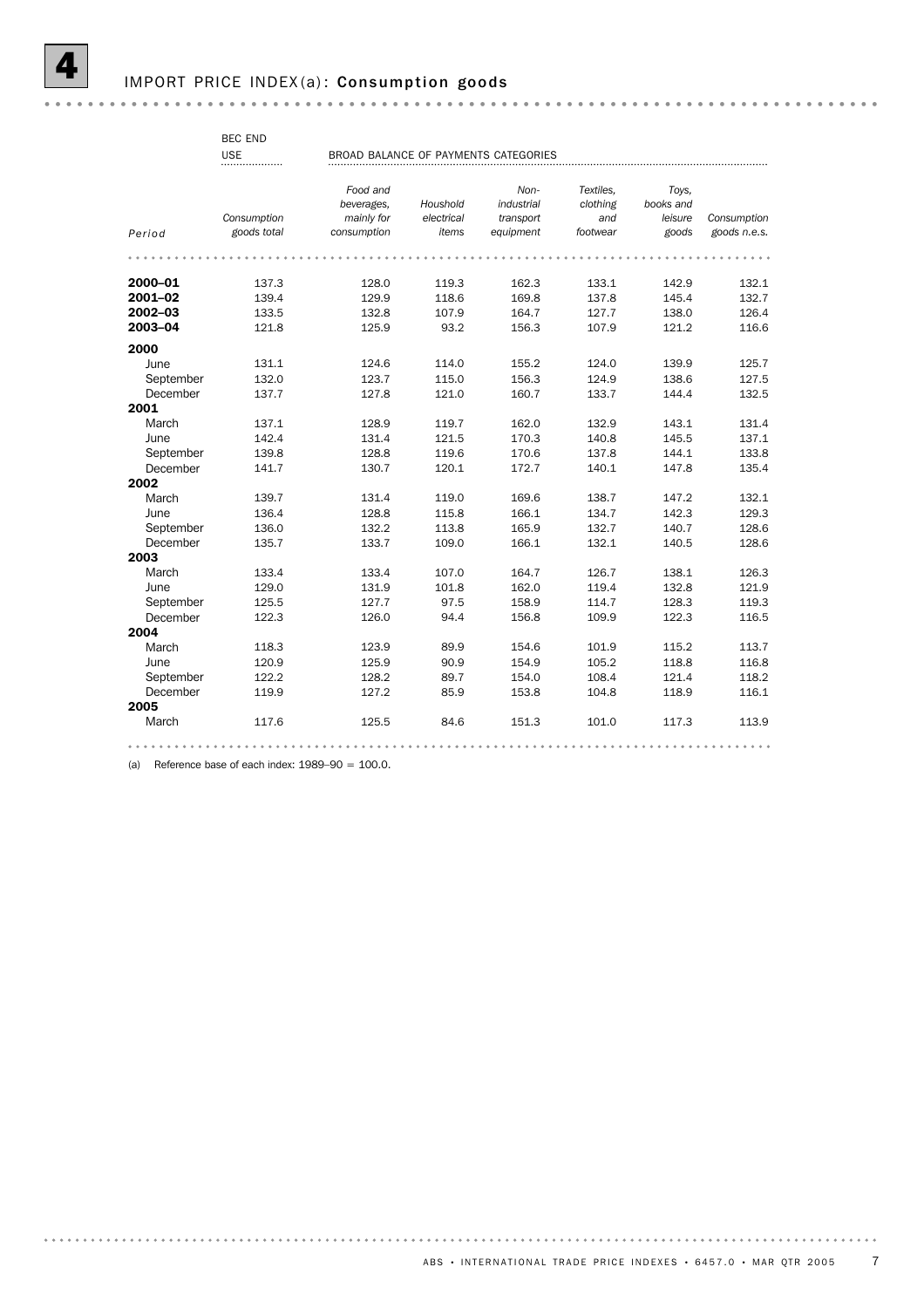### IMPORT PRICE INDEX(a): Capital goods

BEC END

#### BROAD BALANCE OF PAYMENTS CATEGORIES USE

|           |             | Machinery  |            |              |          | Industrial |         |
|-----------|-------------|------------|------------|--------------|----------|------------|---------|
|           |             | and        |            | Telecommuni- |          | transport  | Capital |
|           | Capital     | industrial | <b>ADP</b> | cations      | Civil    | equipment  | goods   |
| Period    | goods total | equipment  | equipment  | equipment    | aircraft | n.e.s.     | n.e.s.  |
|           |             |            |            |              |          |            |         |
| 2000-01   | 126.9       | 152.8      | 51.7       | 68.1         | 161.8    | 173.6      | 151.9   |
| 2001-02   | 125.7       | 155.2      | 43.6       | 67.3         | 173.8    | 178.2      | 155.3   |
| 2002-03   | 116.7       | 145.1      | 35.5       | 62.9         | 158.8    | 175.4      | 143.9   |
| 2003-04   | 101.9       | 130.6      | 25.9       | 52.0         | 136.7    | 165.5      | 129.0   |
| 2000      |             |            |            |              |          |            |         |
| June      | 122.0       | 145.8      | 50.9       | 67.8         | 142.3    | 167.8      | 144.3   |
| September | 121.3       | 145.0      | 49.9       | 67.0         | 145.8    | 167.4      | 143.8   |
| December  | 128.4       | 154.5      | 53.2       | 68.6         | 162.8    | 174.9      | 152.9   |
| 2001      |             |            |            |              |          |            |         |
| March     | 126.8       | 152.8      | 51.7       | 67.9         | 162.7    | 172.6      | 151.7   |
| June      | 131.2       | 158.7      | 52.1       | 68.9         | 175.7    | 179.4      | 159.0   |
| September | 127.4       | 156.2      | 46.2       | 67.6         | 174.7    | 179.3      | 155.3   |
| December  | 129.0       | 160.9      | 45.7       | 68.0         | 178.0    | 181.6      | 158.0   |
| 2002      |             |            |            |              |          |            |         |
| March     | 125.3       | 155.2      | 42.8       | 67.1         | 176.1    | 177.4      | 156.3   |
| June      | 121.1       | 148.6      | 39.6       | 66.5         | 166.5    | 174.4      | 151.5   |
| September | 121.4       | 149.1      | 38.9       | 66.5         | 164.6    | 178.9      | 147.8   |
| December  | 119.9       | 147.5      | 37.5       | 66.7         | 164.9    | 176.6      | 147.1   |
| 2003      |             |            |            |              |          |            |         |
| March     | 115.4       | 144.5      | 34.4       | 61.7         | 157.5    | 174.4      | 143.2   |
| June      | 110.1       | 139.2      | 31.2       | 56.7         | 148.2    | 171.7      | 137.6   |
| September | 106.3       | 134.8      | 28.8       | 54.6         | 144.1    | 169.0      | 133.9   |
| December  | 102.6       | 130.0      | 26.5       | 53.0         | 138.5    | 166.5      | 129.0   |
| 2004      |             |            |            |              |          |            |         |
| March     | 98.3        | 125.9      | 23.7       | 50.9         | 128.3    | 162.2      | 126.0   |
| June      | 100.5       | 131.5      | 24.4       | 49.6         | 135.9    | 164.3      | 127.2   |
| September | 101.4       | 133.7      | 24.7       | 48.4         | 140.0    | 167.6      | 128.4   |
| December  | 98.2        | 129.9      | 22.8       | 46.1         | 137.3    | 164.5      | 123.8   |
| 2005      |             |            |            |              |          |            |         |
| March     | 95.3        | 128.6      | 21.4       | 40.4         | 133.5    | 162.8      | 123.5   |
|           |             |            |            |              |          |            |         |

(a) Reference base of each index:  $1989-90 = 100.0$ .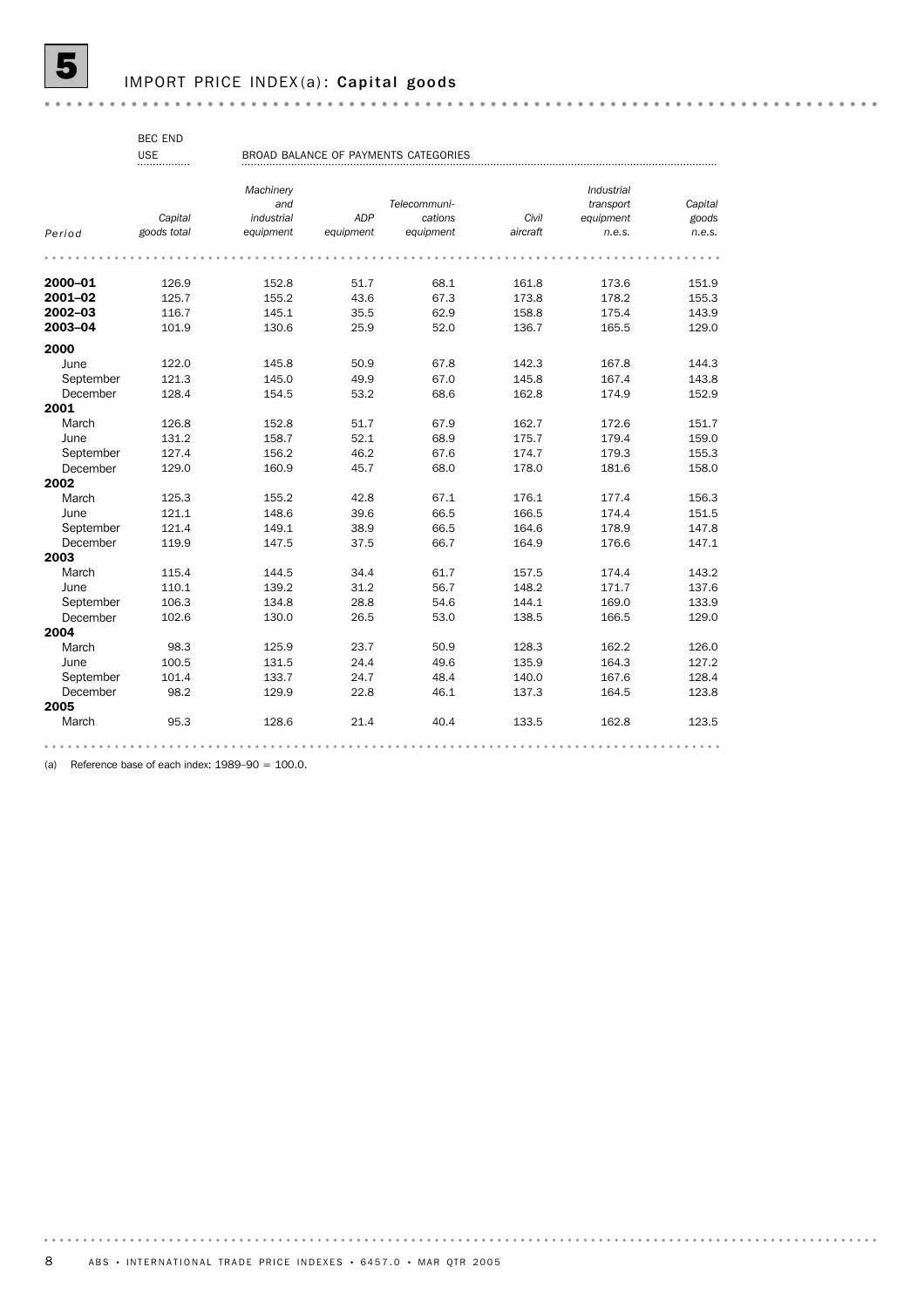## IMPORT PRICE INDEX(a): Intermediate & other merchandise goods

BEC END

| <b>BROAD BALAN</b> |  |
|--------------------|--|
|                    |  |

USE BROAD BALANCE OF PAYMENTS CATEGORIES

|           |              | Intermediate<br>and other |            |            |            |           |            | Other   |             |
|-----------|--------------|---------------------------|------------|------------|------------|-----------|------------|---------|-------------|
|           | Intermediate | merchandise               | Food and   | Primary    |            |           |            | parts   |             |
|           | and other    | goods total               | beverages. | industrial |            | Parts for | Parts for  | for     | Organic and |
|           | merchandise  | excluding non-            | mainly for | supplies   | Fuels and  | transport | <b>ADP</b> | capital | inorganic   |
| Period    | goods total  | monetary gold             | industry   | n.e.s.     | lubricants | equipment | equipment  | goods   | chemicals   |
|           |              |                           |            |            |            |           |            |         |             |
| 2000-01   | 130.8        | 131.2                     | 105.5      | 127.8      | 219.2      | 149.1     | 43.0       | 127.4   | 124.6       |
| 2001-02   | 126.0        | 126.2                     | 103.1      | 125.2      | 183.3      | 153.7     | 35.7       | 122.9   | 124.2       |
| 2002-03   | 121.7        | 121.7                     | 125.7      | 126.9      | 204.0      | 146.0     | 28.5       | 111.9   | 110.0       |
| 2003-04   | 108.2        | 108.4                     | 115.8      | 115.2      | 182.8      | 130.4     | 20.6       | 94.0    | 103.7       |
| 2000      |              |                           |            |            |            |           |            |         |             |
| June      | 121.2        | 121.6                     | 117.3      | 119.7      | 184.7      | 141.2     | 42.3       | 121.6   | 116.9       |
| September | 124.9        | 125.3                     | 112.2      | 120.5      | 214.9      | 141.2     | 41.5       | 120.8   | 116.8       |
| December  | 135.6        | 136.1                     | 113.4      | 128.2      | 253.4      | 151.3     | 44.2       | 129.2   | 121.9       |
| 2001      |              |                           |            |            |            |           |            |         |             |
| March     | 128.1        | 128.4                     | 95.6       | 128.6      | 194.6      | 148.8     | 43.0       | 127.6   | 124.6       |
| June      | 134.7        | 135.1                     | 100.6      | 133.7      | 213.7      | 154.9     | 43.4       | 132.0   | 135.2       |
| September | 130.9        | 131.2                     | 102.4      | 130.2      | 209.9      | 154.6     | 38.0       | 125.0   | 128.6       |
| December  | 128.3        | 128.5                     | 100.0      | 122.2      | 181.0      | 155.3     | 37.5       | 126.0   | 130.4       |
| 2002      |              |                           |            |            |            |           |            |         |             |
| March     | 122.7        | 122.8                     | 101.4      | 125.2      | 156.2      | 154.9     | 35.0       | 123.0   | 123.6       |
| June      | 122.2        | 122.3                     | 108.7      | 123.3      | 186.2      | 149.9     | 32.2       | 117.7   | 114.1       |
| September | 122.6        | 122.7                     | 119.1      | 124.8      | 192.0      | 148.9     | 31.4       | 116.7   | 113.2       |
| December  | 124.6        | 124.7                     | 127.3      | 128.1      | 209.2      | 149.4     | 30.2       | 115.7   | 112.9       |
| 2003      |              |                           |            |            |            |           |            |         |             |
| March     | 123.5        | 123.6                     | 131.8      | 128.4      | 223.8      | 144.9     | 27.6       | 110.4   | 108.9       |
| June      | 115.9        | 115.9                     | 124.6      | 126.2      | 190.8      | 140.6     | 24.9       | 104.8   | 104.8       |
| September | 111.3        | 111.4                     | 117.2      | 122.3      | 182.6      | 134.4     | 22.9       | 100.1   | 104.1       |
| December  | 108.1        | 108.2                     | 115.8      | 115.9      | 177.9      | 134.1     | 21.2       | 95.2    | 102.7       |
| 2004      |              |                           |            |            |            |           |            |         |             |
| March     | 103.1        | 103.2                     | 115.6      | 109.9      | 169.9      | 125.0     | 18.9       | 88.9    | 101.1       |
| June      | 110.3        | 110.6                     | 114.4      | 112.6      | 200.6      | 128.2     | 19.5       | 91.9    | 106.8       |
| September | 115.7        | 116.0                     | 120.4      | 118.5      | 225.8      | 133.1     | 19.7       | 93.3    | 109.1       |
| December  | 114.5        | 114.8                     | 117.7      | 119.6      | 235.7      | 127.9     | 18.2       | 89.9    | 108.6       |
| 2005      |              |                           |            |            |            |           |            |         |             |
| March     | 111.7        | 112.0                     | 112.7      | 113.3      | 221.4      | 124.7     | 17.1       | 87.1    | 110.4       |
|           |              |                           |            |            |            |           |            |         |             |

(a) Reference base of each index:  $1989-90 = 100.0$ .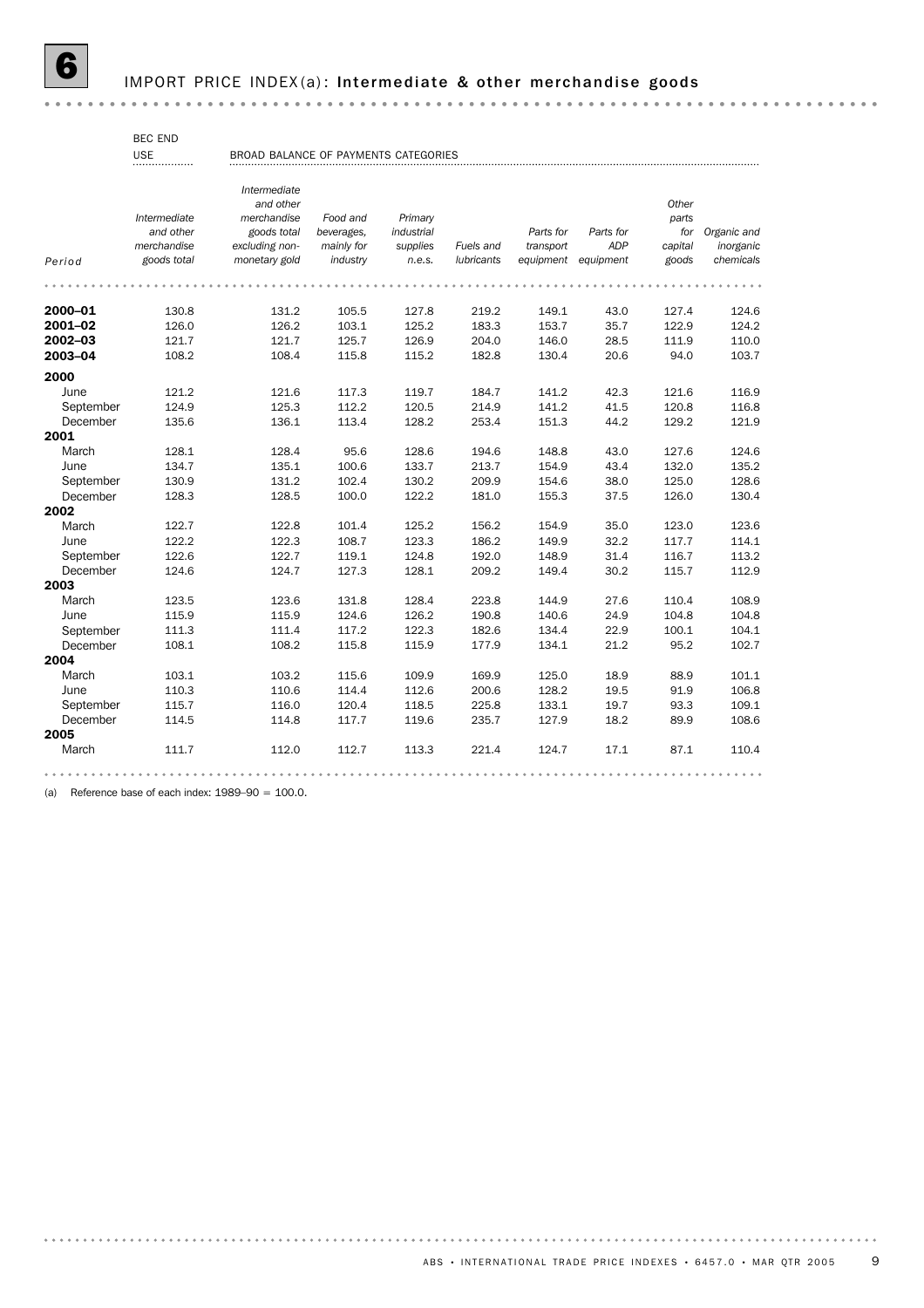### BROAD BALANCE OF PAYMENTS CATEGORIES *continued*

|           |            | Textile |       |                 | Processed  |          |
|-----------|------------|---------|-------|-----------------|------------|----------|
|           |            | yam     | Iron  |                 | industrial | Non-     |
|           | Paper and  | and     | and   |                 | supplies   | monetary |
| Period    | paperboard | fabrics | steel | <b>Plastics</b> | n.e.s.     | gold     |
|           |            |         |       |                 |            |          |
|           |            |         |       |                 |            |          |
| 2000-01   | 121.4      | 125.5   | 116.0 | 136.6           | 136.7      | 99.8     |
| 2001-02   | 122.5      | 126.3   | 111.9 | 137.6           | 139.0      | 110.9    |
| 2002-03   | 113.6      | 117.8   | 114.4 | 128.9           | 134.2      | 115.5    |
| 2003-04   | 101.5      | 103.3   | 113.2 | 113.0           | 122.4      | 110.3    |
| 2000      |            |         |       |                 |            |          |
| June      | 111.6      | 118.5   | 112.9 | 125.7           | 129.3      | 95.1     |
| September | 116.9      | 113.2   | 111.7 | 129.0           | 130.4      | 96.6     |
| December  | 121.3      | 129.7   | 118.3 | 138.1           | 137.5      | 101.6    |
| 2001      |            |         |       |                 |            |          |
| March     | 121.2      | 126.7   | 115.7 | 136.5           | 137.9      | 99.5     |
| June      | 126.1      | 132.3   | 118.3 | 142.6           | 141.0      | 101.3    |
| September | 122.3      | 128.2   | 112.9 | 140.0           | 139.5      | 107.2    |
| December  | 125.0      | 129.2   | 114.3 | 140.5           | 141.7      | 109.1    |
| 2002      |            |         |       |                 |            |          |
| March     | 122.3      | 127.0   | 111.7 | 137.6           | 138.8      | 112.9    |
| June      | 120.5      | 120.8   | 108.7 | 132.4           | 136.1      | 114.3    |
| September | 116.5      | 121.3   | 111.9 | 134.5           | 135.8      | 115.2    |
| December  | 115.4      | 120.7   | 116.1 | 131.2           | 136.3      | 115.7    |
| 2003      |            |         |       |                 |            |          |
| March     | 112.4      | 116.6   | 115.9 | 126.2           | 134.5      | 120.1    |
| June      | 110.2      | 112.6   | 113.7 | 123.8           | 130.0      | 111.0    |
| September | 105.6      | 107.5   | 112.4 | 117.2           | 125.8      | 111.3    |
| December  | 103.9      | 102.1   | 109.1 | 112.0           | 122.3      | 110.6    |
| 2004      |            |         |       |                 |            |          |
| March     | 99.3       | 98.7    | 106.6 | 106.7           | 118.3      | 108.0    |
| June      | 97.0       | 105.0   | 124.5 | 116.2           | 123.0      | 111.3    |
| September | 96.0       | 108.4   | 140.3 | 120.7           | 127.4      | 114.3    |
| December  | 93.9       | 105.8   | 138.6 | 121.2           | 126.1      | 115.9    |
| 2005      |            |         |       |                 |            |          |
| March     | 92.7       | 103.5   | 143.5 | 121.9           | 124.9      | 110.9    |
|           |            |         |       |                 |            |          |

(a) Reference base of each index:  $1989-90 = 100.0$ .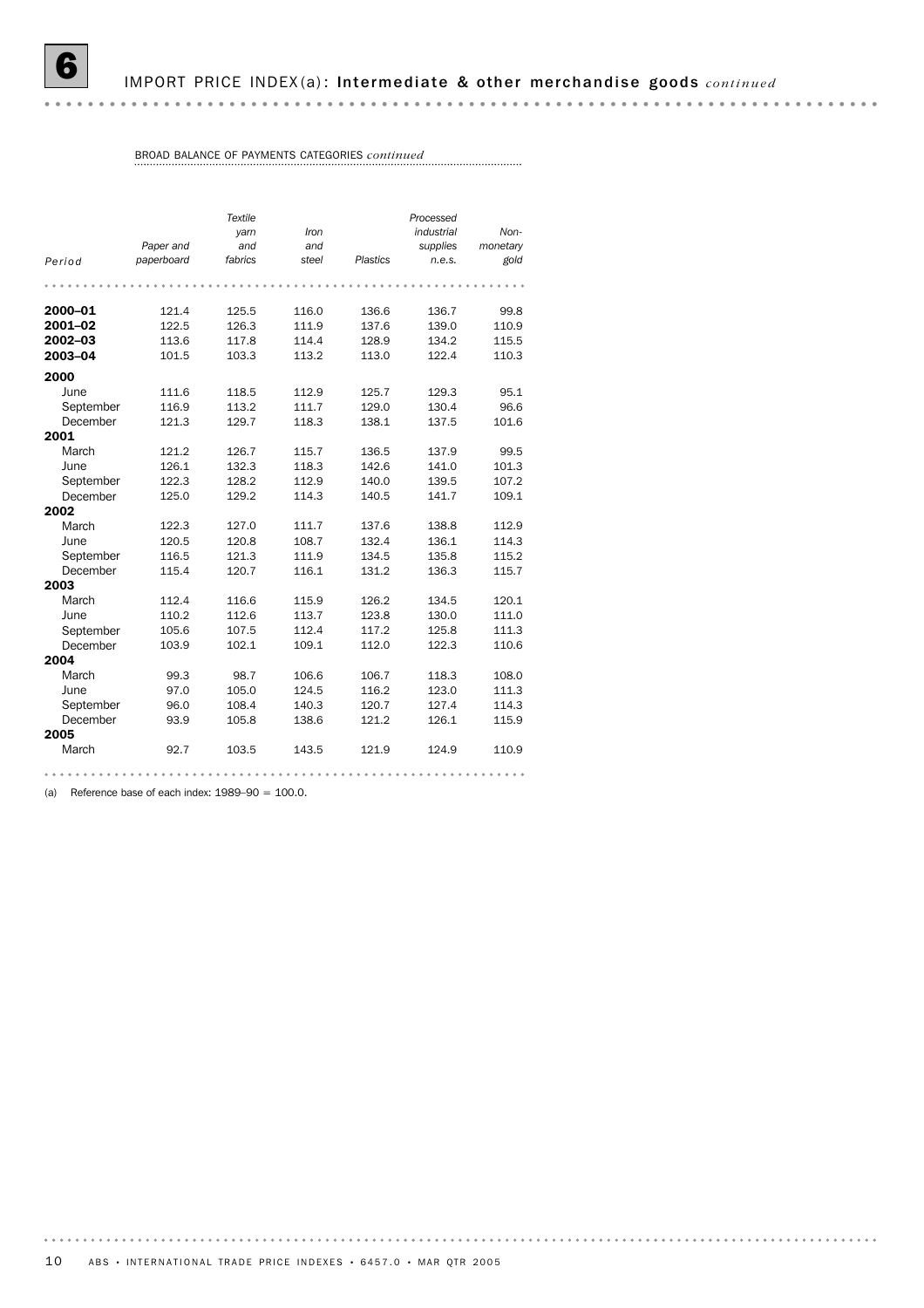# EXPORT PRICE INDEX (a): All groups, index numbers and percentage changes

| Period                                                                                                                                            | Index<br>numbers                                                                                | % change<br>from<br>previous<br>period                                                      | % change from<br>corresponding<br>quarter of<br>previous year                            |
|---------------------------------------------------------------------------------------------------------------------------------------------------|-------------------------------------------------------------------------------------------------|---------------------------------------------------------------------------------------------|------------------------------------------------------------------------------------------|
|                                                                                                                                                   |                                                                                                 |                                                                                             |                                                                                          |
| 2000-01<br>2001-02<br>2002-03<br>2003-04                                                                                                          | 114.8<br>116.7<br>111.7<br>102.5                                                                | 17.1<br>1.7<br>$-4.3$<br>$-8.2$                                                             |                                                                                          |
| 2000<br>June<br>September<br>December<br>2001<br>March<br>June<br>September<br>December<br>2002<br>March<br>June<br>September<br>December<br>2003 | 105.7<br>107.9<br>115.8<br>115.3<br>120.3<br>119.2<br>117.2<br>116.4<br>113.8<br>113.6<br>114.0 | 6.2<br>2.1<br>7.3<br>$-0.4$<br>4.3<br>$-0.9$<br>$-1.7$<br>$-0.7$<br>$-2.2$<br>$-0.2$<br>0.4 | 16.7<br>17.9<br>21.4<br>15.9<br>13.8<br>10.5<br>1.2<br>1.0<br>$-5.4$<br>$-4.7$<br>$-2.7$ |
| March<br>June<br>September<br>December<br>2004<br>March<br>June<br>September<br>December<br>2005                                                  | 113.2<br>105.8<br>102.8<br>99.6<br>99.6<br>108.0<br>115.4<br>113.6                              | $-0.7$<br>$-6.5$<br>$-2.8$<br>$-3.1$<br>0.0<br>8.4<br>6.9<br>$-1.6$                         | $-2.7$<br>$-7.0$<br>$-9.5$<br>$-12.6$<br>$-12.0$<br>2.1<br>12.3<br>14.1                  |
| March                                                                                                                                             | 113.0                                                                                           | $-0.5$                                                                                      | 13.5                                                                                     |
|                                                                                                                                                   |                                                                                                 |                                                                                             |                                                                                          |

.. not applicable

(a) Reference base of each index:  $1989-90 = 100.0$ .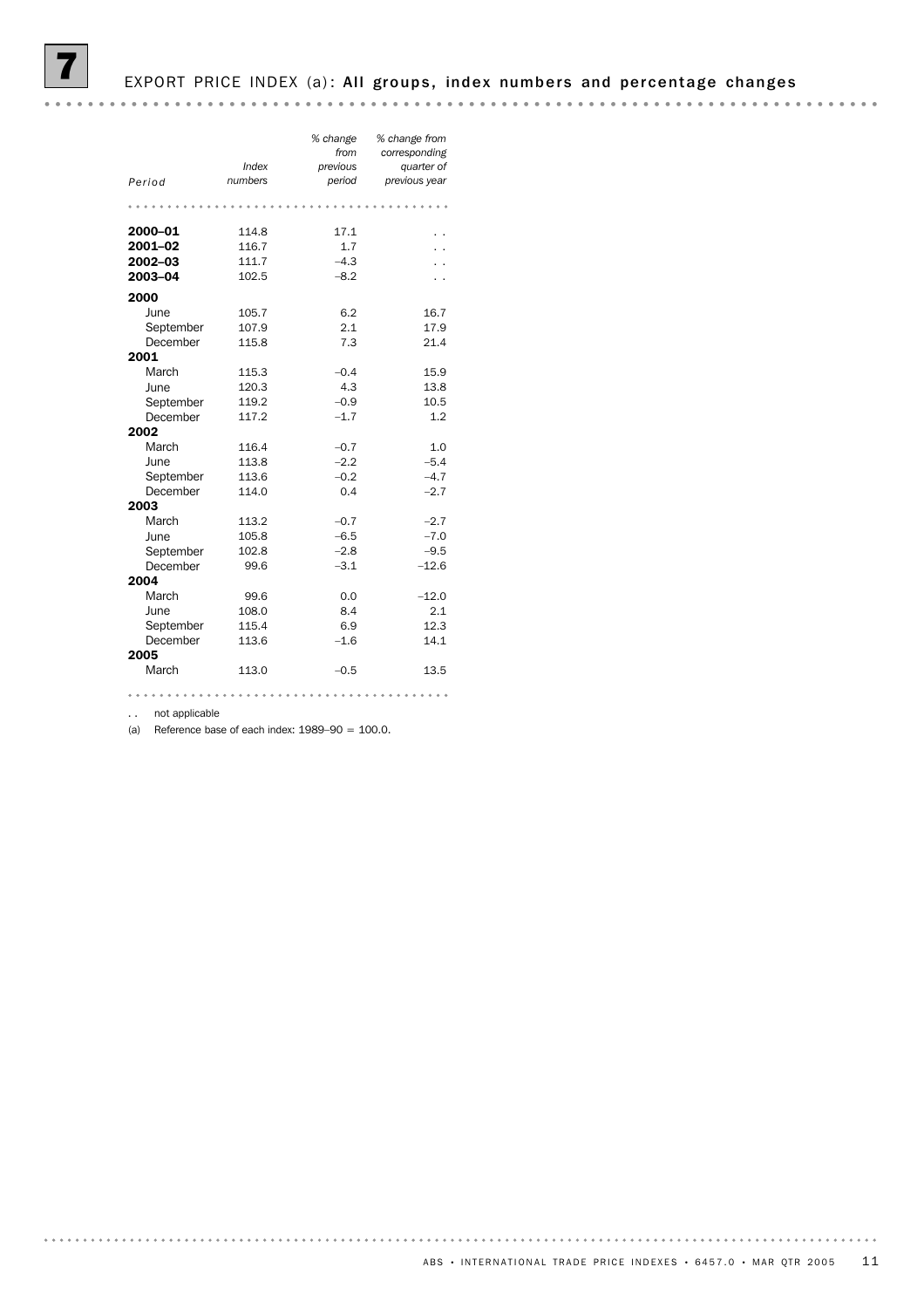#### EXPORT PRICE INDEX(a): SITC contribution to all groups index

*Dec Qtr Dec Qtr 2004 to Mar Qtr Category 2004 Mar Qtr 2005 2005* ALL GROUPS All groups 213.6 113.0 – 0.6 and 113.0 – 0.6 and 113.0 – 0.6 and 113.0 – 0.6 and 113.0 – 0.6 and 113.0 – 0.6 and 113.0 – 0.6 and 113.0 – 0.6 and 113.0 – 0.6 and 113.0 – 0.6 and 113.0 – 0.6 and 113.0 – 0.6 and 113.0 – 0.6 a SELECTED SITC SECTIONS-CONTRIBUTION TO ALL GROUPS (INDEX POINTS) 0 Food and live animals 18.76 18.63 –0.13 1 Beverages and tobacco 2.43 2.41 –0.02 2 Crude materials, inedible, except fuels 18.74 18.72 –0.02 3 Mineral fuels, lubricants and other related materials 24.16 24.13 –0.03 6 Manufactured goods classified chiefly by material 16.08 16.07 –0.01 5 Chemicals and related products n.e.s. 9.47 9.49 0.02 7 Machinery and transport equipment 11.38 11.22 -0.16 8 Miscellaneous manufactured articles 3.86 3.84 –0.02 SELECTED SITC DIVISIONS-CONTRIBUTION TO ALL GROUPS (INDEX POINTS) 00 Live animals other than animals of division 03 1.18 1.09 -0.09 -0.09 01 Meat and meat preparations 6.24 6.12 – 0.12 02 Dairy products and eggs 2.21 2.32 0.11 03 Fish, crustaceans and molluscs and preparations thereof 1.26 1.27 0.01 04 Cereals and cereal preparations  $4.19$   $4.13$   $4.13$   $-0.06$ 05 Vegetables and fruit 1.31 1.31 1.31 1.31 11 Beverages 2.34 2.32 –0.02 21 Hides, skins and furskins, raw 0.60 0.52 –0.08 26 Textile fibres and their wastes 3.20 3.12 –0.08 28 Metalliferous ores and metal scrap 12.44 12.62 0.18 32 Coal, coke and briquettes 13.29 13.80 0.51 33 Petroleum, petroleum products and related materials 7.93 7.53 –0.40 52 Inorganic chemicals 4.54 4.70 0.16 54 Medicinal and pharmaceutical products 2.56 2.45 –0.11 61 Leather, leather manufactures, n.e.s. and dressed furskins 0.42 0.39 –0.03 67 Iron and steel 2.90 2.90 68 Non-ferrous metals 9.41 9.49 0.08 71–75 Power generating machinery and equipment 4.00 3.94 –0.06 76–77 Telecommunications and electrical machinery n.e.s. 2.07 2.08 0.01 78 Road vehicles 3.82 3.74 –0.08 79 Other transport equipment 1.49 1.49 1.46 –0.03 89 Miscellaneous manufactured articles n.e.s. 2.11 2.10 –0.01

— nil or rounded to zero (including null cells) (a) Reference base of each index: 1989-90 = 100.0.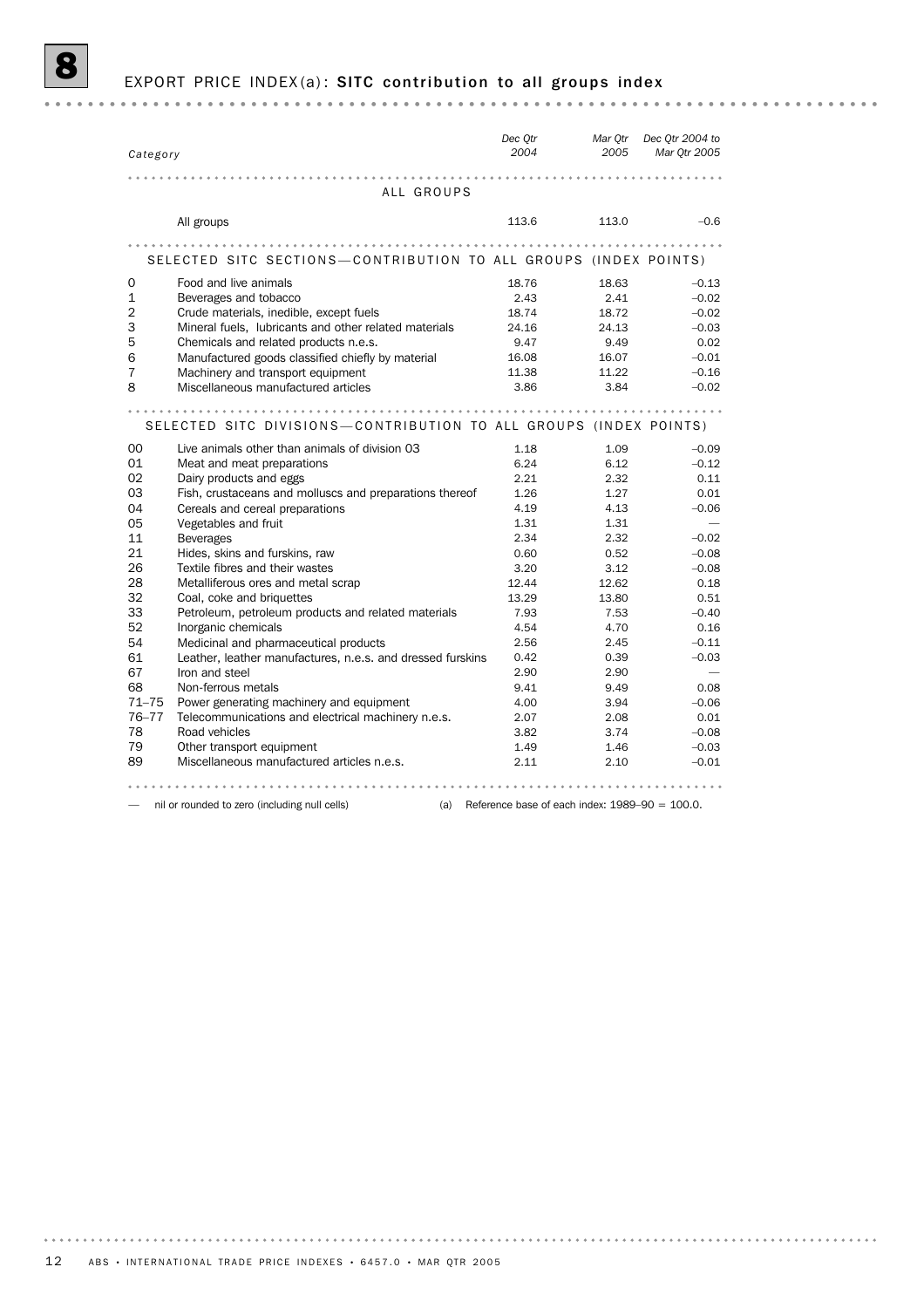### EXPORT PRICE INDEX(a): Selected SITC section

|           | Food     |           |             | Mineral           |            |              |           |               |
|-----------|----------|-----------|-------------|-------------------|------------|--------------|-----------|---------------|
|           | and live |           | Crude       | fuels,            | Chemicals  | Manufactured | Machinery |               |
|           | animals  | Beverages | materials.  | <b>lubricants</b> | and        | goods        | and       |               |
|           | chiefly  | and       | inedible.   | and other         | related    | classified   | transport | Miscellaneous |
|           | for food | tobacco   | except      | related           | products   | chiefly by   | equipment | manufactured  |
| Period    | (0)      | (1)       | fuels $(2)$ | materials (3)     | n.e.s. (5) | material (6) | (7)       | articles (8)  |
|           |          |           |             |                   |            |              |           |               |
| 2000-01   | 109.6    | 137.8     | 95.7        | 162.7             | 119.9      | 116.7        | 104.1     | 118.4         |
| 2001-02   | 118.9    | 142.8     | 99.0        | 164.7             | 113.0      | 105.1        | 105.6     | 119.2         |
| 2002-03   | 109.3    | 143.8     | 97.0        | 160.9             | 100.4      | 102.1        | 100.6     | 104.5         |
| 2003-04   | 100.7    | 124.4     | 90.0        | 139.4             | 97.2       | 100.6        | 89.8      | 90.8          |
| 2000      |          |           |             |                   |            |              |           |               |
| June      | 100.7    | 134.7     | 88.3        | 140.8             | 114.1      | 113.0        | 102.2     | 116.6         |
| September | 101.4    | 135.0     | 89.2        | 148.3             | 114.8      | 111.6        | 100.8     | 113.1         |
| December  | 108.3    | 137.4     | 94.7        | 166.7             | 122.1      | 119.5        | 105.1     | 120.3         |
| 2001      |          |           |             |                   |            |              |           |               |
| March     | 111.3    | 138.8     | 96.3        | 161.1             | 120.9      | 116.8        | 104.7     | 119.2         |
| June      | 117.5    | 140.1     | 102.4       | 174.8             | 121.7      | 118.8        | 105.8     | 121.1         |
| September | 118.2    | 142.8     | 99.9        | 174.1             | 118.4      | 110.0        | 106.4     | 121.0         |
| December  | 121.5    | 141.4     | 98.0        | 166.3             | 115.1      | 103.2        | 107.0     | 121.3         |
| 2002      |          |           |             |                   |            |              |           |               |
| March     | 120.7    | 145.1     | 100.6       | 159.4             | 111.0      | 103.4        | 105.8     | 119.9         |
| June      | 115.0    | 142.0     | 97.5        | 158.9             | 107.3      | 103.6        | 103.1     | 114.7         |
| September | 111.3    | 146.0     | 96.4        | 163.7             | 106.7      | 103.8        | 103.7     | 109.9         |
| December  | 111.9    | 145.5     | 98.5        | 166.4             | 101.1      | 103.7        | 102.8     | 107.5         |
| 2003      |          |           |             |                   |            |              |           |               |
| March     | 110.7    | 143.7     | 99.8        | 163.9             | 99.0       | 103.5        | 100.0     | 103.2         |
| June      | 103.3    | 140.0     | 93.2        | 149.4             | 94.7       | 97.2         | 96.0      | 97.3          |
| September | 100.5    | 126.0     | 90.4        | 142.4             | 93.9       | 95.6         | 94.2      | 95.3          |
| December  | 99.2     | 122.7     | 86.7        | 134.7             | 90.1       | 95.5         | 89.4      | 90.2          |
| 2004      |          |           |             |                   |            |              |           |               |
| March     | 100.2    | 122.5     | 87.8        | 127.3             | 98.6       | 100.5        | 86.5      | 88.0          |
| June      | 103.0    | 126.3     | 95.0        | 153.3             | 106.1      | 110.7        | 89.0      | 89.6          |
| September | 108.6    | 128.9     | 100.2       | 177.1             | 108.2      | 121.0        | 89.6      | 90.4          |
| December  | 106.2    | 125.5     | 98.7        | 174.5             | 106.2      | 119.7        | 88.3      | 88.7          |
| 2005      |          |           |             |                   |            |              |           |               |
| March     | 105.5    | 124.4     | 98.6        | 174.3             | 106.4      | 119.7        | 87.0      | 88.3          |
|           |          |           |             |                   |            |              |           |               |

(a) Reference base of each index:  $1989-90 = 100.0$ .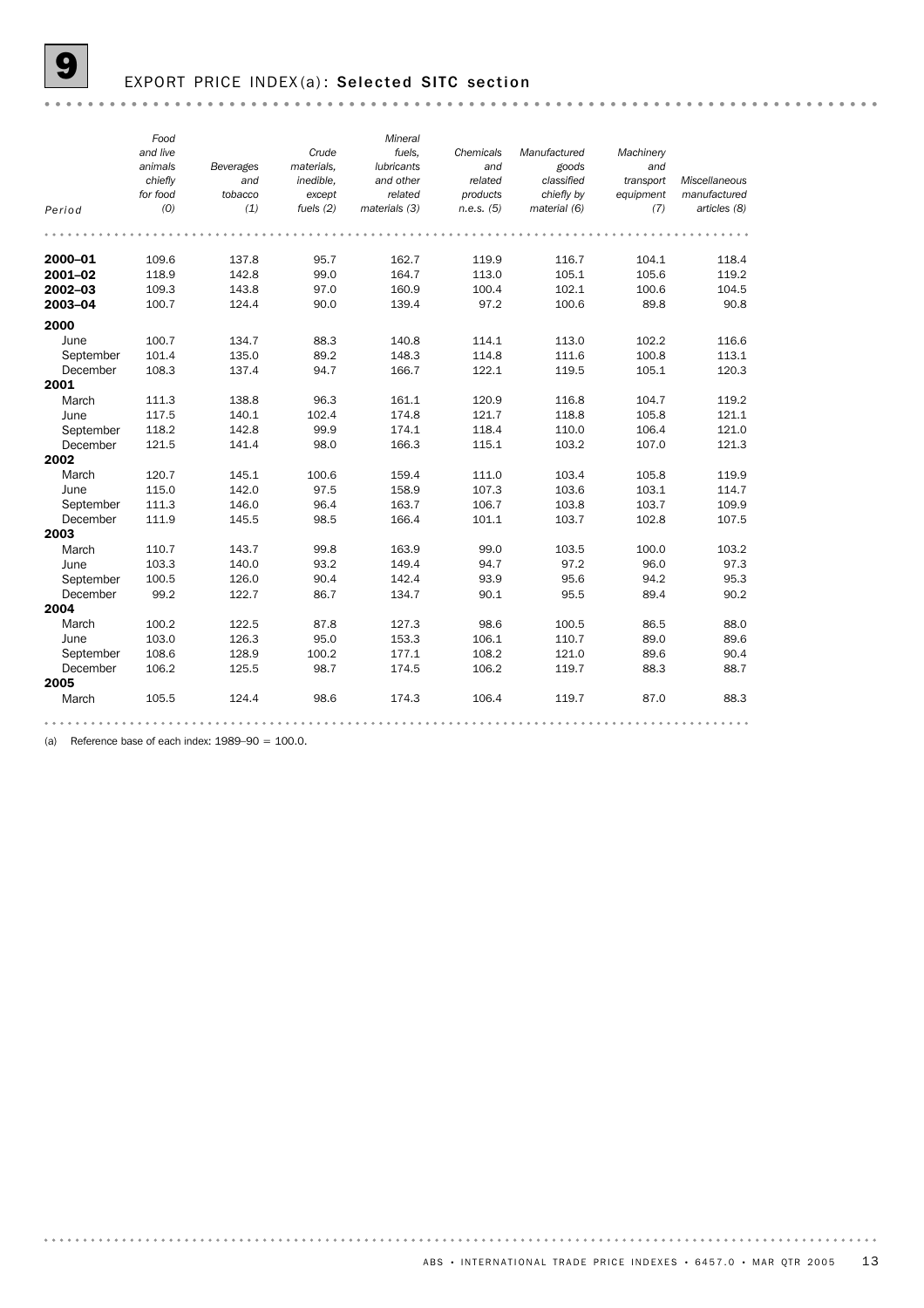EXPORT PRICE INDEX (a): Rural goods

*Cereal Rural Meat and grains and goods meat cereal Wool and Other sheepskins Period total rural preparations preparations* 2000–01 98.7 115.4 98.6 66.4 133.2 **2001–02 107.7** 133.8 105.3 75.6 141.0 2002–03 104.0 118.5 104.8 94.8 125.1 **2003–04 95.1** 120.4 93.7 78.1 113.5 2000 June **89.3** 107.7 86.4 59.1 121.4 September **91.5** 104.8 90.3 61.7 124.8 December **96.9** 110.4 97.5 62.6 133.3 2001 March **100.3** 115.9 100.9 67.0 135.7 June **106.2** 130.6 105.6 74.1 138.8 September **107.2** 129.0 105.1 72.4 143.9 December **108.4** 137.9 106.6 66.8 146.0 2002 March **109.6** 136.6 107.9 77.2 142.5 June **105.7** 131.7 101.6 85.9 131.4 September **103.5** 123.7 100.9 83.6 130.5 December **106.1** 120.7 107.5 96.2 127.8 2003 March **107.1** 116.4 111.5 104.3 125.1 June **99.3** 113.3 99.3 95.0 117.1 September **96.2** 109.8 97.8 84.1 116.3 December **94.4** 121.1 92.3 79.0 111.6 2004 March **94.1** 126.2 90.7 74.8 111.1<br>
June **95.8** 124.4 94.1 74.4 115.1 June **95.8** 124.4 94.1 74.4 115.1 September 100.3 138.6 94.9 76.7 118.9<br>December 96.8 138.7 85.7 71.6 116.3 September **100.3** 138.6 94.9 76.7 118.9 2005 March **95.3** 136.0 84.5 68.0 115.6 

(a) Reference base of each index:  $1989-90 = 100.0$ .

BALANCE OF PAYMENTS GROUPS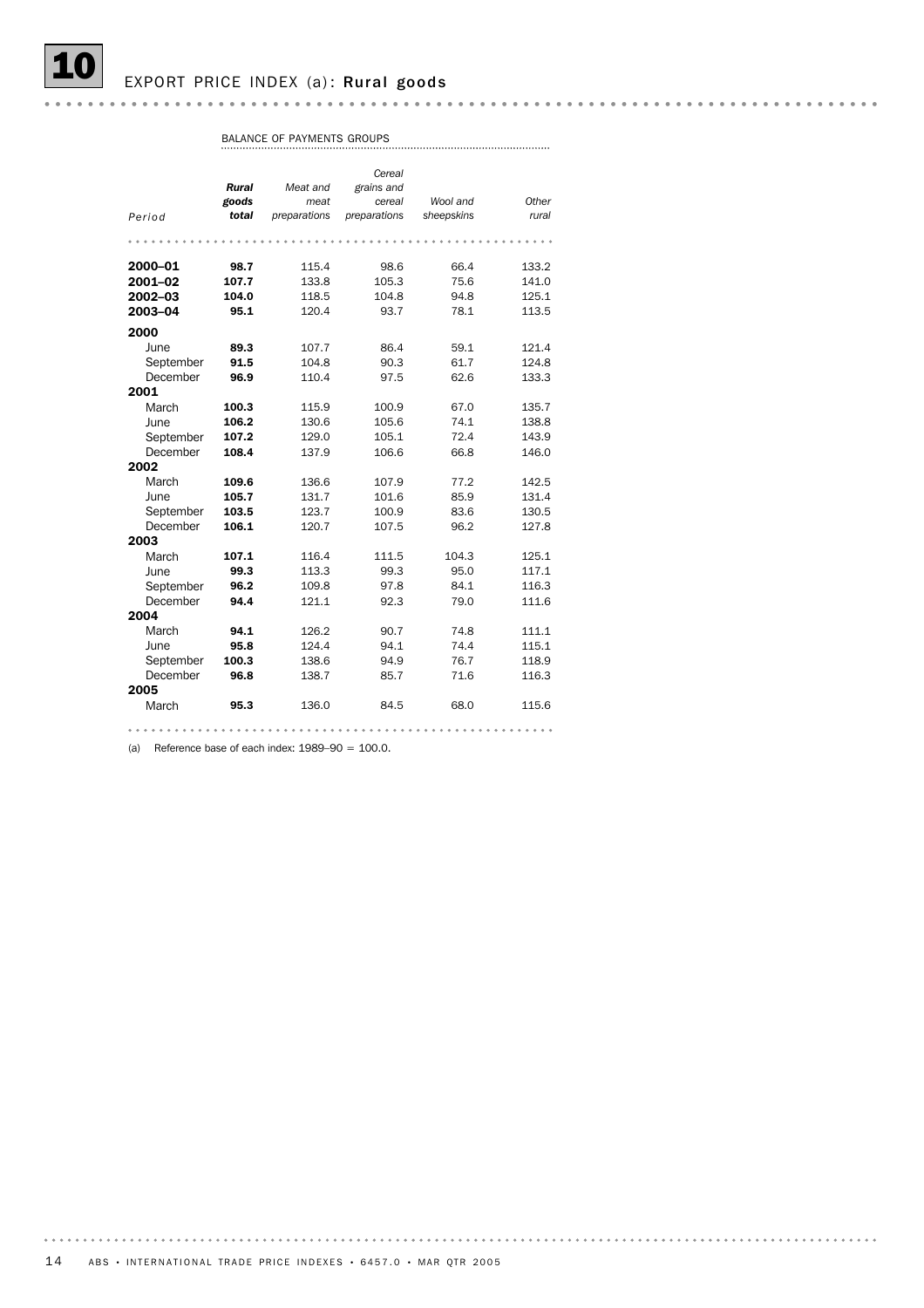

#### EXPORT PRICE INDEX(a): Non-rural goods

BALANCE OF PAYMENTS GROUPS

|           | Non-rural<br>goods total<br>(excluding |          |            |          | Metals<br>(excluding |           |           |                        |       |          |
|-----------|----------------------------------------|----------|------------|----------|----------------------|-----------|-----------|------------------------|-------|----------|
|           | non-                                   | Metal    | Coal.      |          | $non-$               |           |           |                        | Other | Non-     |
|           | monetary                               | ores and | coke and   | Other    | monetary             |           | Transport | Other                  | non-  | monetary |
| Period    | gold)                                  | minerals | briquettes | minerals | gold)                | Machinery |           | equipment manufactures | rural | gold     |
|           |                                        |          |            |          |                      |           |           |                        |       |          |
| 2000-01   | 126.2                                  | 119.5    | 117.3      | 267.1    | 113.9                | 94.3      | 126.9     | 125.0                  | 88.4  | 101.2    |
| 2001-02   | 123.7                                  | 116.4    | 136.9      | 238.0    | 102.2                | 94.2      | 131.7     | 121.4                  | 87.7  | 112.5    |
| 2002-03   | 117.1                                  | 103.3    | 120.3      | 258.7    | 99.4                 | 89.4      | 126.4     | 112.5                  | 82.4  | 117.1    |
| 2003-04   | 107.3                                  | 99.9     | 99.1       | 234.6    | 100.2                | 79.8      | 112.7     | 103.7                  | 69.1  | 111.8    |
| 2000      |                                        |          |            |          |                      |           |           |                        |       |          |
| June      | 116.6                                  | 109.3    | 106.0      | 222.8    | 110.3                | 93.2      | 118.3     | 119.5                  | 82.0  | 96.4     |
| September | 118.9                                  | 112.3    | 106.9      | 243.3    | 109.1                | 92.3      | 120.8     | 120.2                  | 83.8  | 97.9     |
| December  | 128.5                                  | 121.2    | 115.6      | 281.8    | 116.9                | 95.3      | 127.9     | 126.7                  | 88.4  | 103.1    |
| 2001      |                                        |          |            |          |                      |           |           |                        |       |          |
| March     | 126.2                                  | 120.0    | 115.3      | 265.8    | 114.0                | 94.8      | 127.6     | 125.3                  | 89.0  | 100.9    |
| June      | 131.3                                  | 124.4    | 131.2      | 277.5    | 115.7                | 94.8      | 131.2     | 127.6                  | 92.4  | 102.8    |
| September | 128.3                                  | 120.3    | 138.7      | 262.0    | 106.7                | 95.1      | 132.5     | 125.5                  | 89.6  | 108.8    |
| December  | 124.5                                  | 117.5    | 140.4      | 236.7    | 99.7                 | 95.6      | 133.1     | 123.8                  | 87.3  | 110.7    |
| 2002      |                                        |          |            |          |                      |           |           |                        |       |          |
| March     | 122.2                                  | 116.2    | 138.5      | 219.8    | 101.3                | 94.5      | 131.8     | 119.3                  | 89.7  | 114.5    |
| June      | 119.8                                  | 111.4    | 129.9      | 233.5    | 101.1                | 91.7      | 129.2     | 117.0                  | 84.0  | 115.9    |
| September | 120.5                                  | 110.1    | 128.6      | 251.0    | 101.2                | 92.4      | 129.4     | 115.9                  | 81.4  | 116.8    |
| December  | 119.8                                  | 104.7    | 126.9      | 262.8    | 100.8                | 91.1      | 129.6     | 114.7                  | 83.4  | 117.3    |
| 2003      |                                        |          |            |          |                      |           |           |                        |       |          |
| March     | 117.7                                  | 102.2    | 118.2      | 272.3    | 100.9                | 88.6      | 126.1     | 111.6                  | 82.9  | 121.8    |
| June      | 110.5                                  | 96.0     | 107.5      | 248.6    | 94.5                 | 85.4      | 120.3     | 107.6                  | 82.0  | 112.6    |
| September | 107.3                                  | 95.7     | 103.1      | 235.5    | 93.3                 | 83.5      | 118.5     | 105.0                  | 73.0  | 112.8    |
| December  | 103.1                                  | 92.6     | 95.2       | 228.0    | 93.9                 | 79.7      | 111.8     | 101.4                  | 68.0  | 112.1    |
| 2004      |                                        |          |            |          |                      |           |           |                        |       |          |
| March     | 103.5                                  | 99.2     | 87.5       | 220.9    | 101.2                | 77.3      | 107.7     | 102.4                  | 66.3  | 109.6    |
| June      | 115.1                                  | 111.9    | 110.7      | 254.0    | 112.4                | 78.5      | 112.8     | 106.0                  | 68.9  | 112.8    |
| September | 124.1                                  | 118.0    | 127.1      | 295.8    | 124.5                | 79.3      | 113.2     | 108.7                  | 72.7  | 115.9    |
| December  | 122.7                                  | 117.4    | 128.2      | 283.2    | 123.9                | 78.8      | 110.2     | 107.1                  | 71.9  | 117.5    |
| 2005      |                                        |          |            |          |                      |           |           |                        |       |          |
| March     | 122.7                                  | 120.0    | 133.2      | 269.1    | 124.7                | 78.1      | 108.1     | 105.1                  | 71.5  | 112.5    |
|           |                                        |          |            |          |                      |           |           |                        |       |          |

(a) Reference base of each index:  $1989-90 = 100.0$ .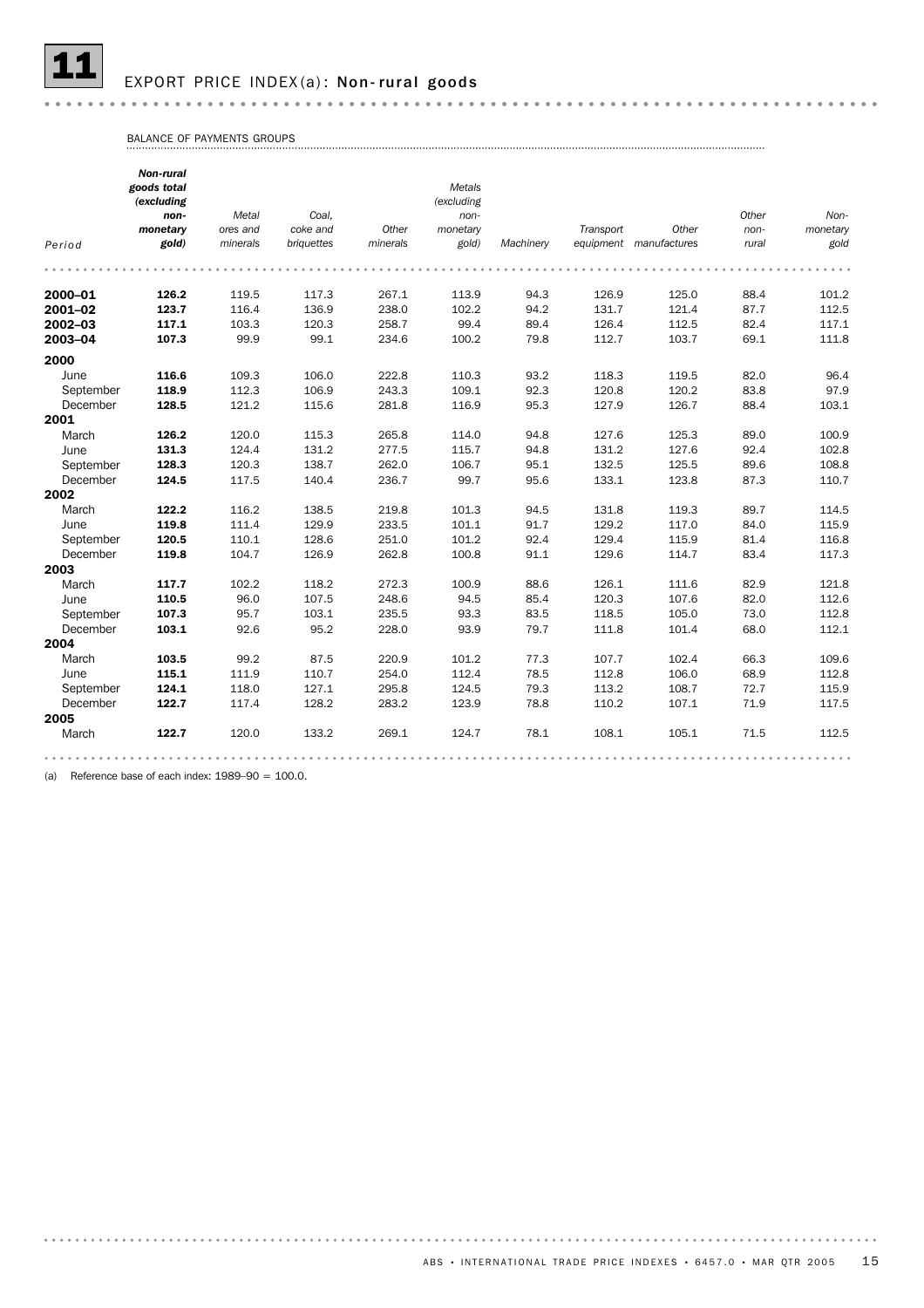### EXPLANATORY NOTES

| <b>INTRODUCTION</b>    | 1 This publication contains indexes measuring changes in the prices of imports of<br>merchandise that are landed in Australia each quarter-the import price index (tables<br>1-6), and exports of merchandise that are shipped from Australia each quarter-the<br>export price index (tables 7-11).                                                                                                                                                                                                                                                                                                                                                                                                                                                                                                                                                                                                                                                                                                                                                                                                                                                                                                          |
|------------------------|--------------------------------------------------------------------------------------------------------------------------------------------------------------------------------------------------------------------------------------------------------------------------------------------------------------------------------------------------------------------------------------------------------------------------------------------------------------------------------------------------------------------------------------------------------------------------------------------------------------------------------------------------------------------------------------------------------------------------------------------------------------------------------------------------------------------------------------------------------------------------------------------------------------------------------------------------------------------------------------------------------------------------------------------------------------------------------------------------------------------------------------------------------------------------------------------------------------|
|                        | The indexes are calculated on the reference base 1989–90=100.0.<br>2                                                                                                                                                                                                                                                                                                                                                                                                                                                                                                                                                                                                                                                                                                                                                                                                                                                                                                                                                                                                                                                                                                                                         |
| SCOPE                  | The import price index excludes the following items (representing approximately 5%<br>З<br>of the value of merchandise imported during the weighting period) because of the<br>inherent difficulties in pricing the items to constant quality (see paragraph 15 below):<br>live animals (not for food)<br>■ jewellery and other articles of precious metal n.e.s.<br>military equipment<br>commodities not classified according to kind<br>vorks of art, collectors' pieces, antiques<br>• ships of various types.                                                                                                                                                                                                                                                                                                                                                                                                                                                                                                                                                                                                                                                                                           |
|                        | 4 The export price index includes re-exports of merchandise (i.e. goods which are<br>imported into Australia and exported at a later date without physical transformation).                                                                                                                                                                                                                                                                                                                                                                                                                                                                                                                                                                                                                                                                                                                                                                                                                                                                                                                                                                                                                                  |
| <b>CLASSIFICATIONS</b> | Index numbers for selected sections of the Standard International Trade<br>5.<br>Classification (SITC) are provided in table 3 (import price index) and table 9 (export<br>price index).                                                                                                                                                                                                                                                                                                                                                                                                                                                                                                                                                                                                                                                                                                                                                                                                                                                                                                                                                                                                                     |
|                        | The import price index is also presented by End Use Class of the United Nations'<br>6<br>Classification by Broad Economic Categories (BEC) in tables 4-6. These have been<br>disaggregated into balance of payments groupings.                                                                                                                                                                                                                                                                                                                                                                                                                                                                                                                                                                                                                                                                                                                                                                                                                                                                                                                                                                               |
|                        | <b>7</b> The export price index is also presented by balance of payments export groupings in<br>tables 10 and 11.                                                                                                                                                                                                                                                                                                                                                                                                                                                                                                                                                                                                                                                                                                                                                                                                                                                                                                                                                                                                                                                                                            |
| ITEMS AND WEIGHTS      | The import price index and export price index are annually reweighted chained<br>8<br>Laspeyres indexes. This method of weighting was introduced in the September quarter<br>2000 and replaces the 'fixed-base' method of weighting in which the weighting patterns<br>are updated infrequently (generally once every 5 or 10 years).                                                                                                                                                                                                                                                                                                                                                                                                                                                                                                                                                                                                                                                                                                                                                                                                                                                                        |
|                        | The annual reweighting and chaining process involves a number of steps in order to<br>9<br>provide new weights each year. The current weighting basis for the import price index<br>was derived from the average value of import items during 2003-04. This differs slightly<br>from the export price index which has used the average value of export items during<br>2002-03 and 2003-04, due to the greater volatility associated with the value of export<br>items. These weights were revalued to reflect link period (June quarter 2004) price<br>levels. Indexes derived by using the new weights for the September quarter 2004 were<br>then linked to the already published June quarter 2004 (link period) levels which were<br>derived using the previous series weights. Using this methodology, long-term chain<br>linked series can be constructed over time on a consistent reference base for continuity<br>and user convenience, but using annually refreshed weights. The reference base for each<br>index series continues to be $1989-90=100$ even though the weights are being updated<br>each year.<br>The commodities directly represented in each index (the index items) were<br>10 |
|                        | selected on the basis of the significance of their import and export values in the period<br>2003-04 for imports and 2002-03 & 2003-04 for exports. All significant commodities<br>were selected for pricing. The weights for minor commodities which are not directly<br>priced are included with those of comparable directly priced items whose prices are<br>likely to move in a similar way.                                                                                                                                                                                                                                                                                                                                                                                                                                                                                                                                                                                                                                                                                                                                                                                                            |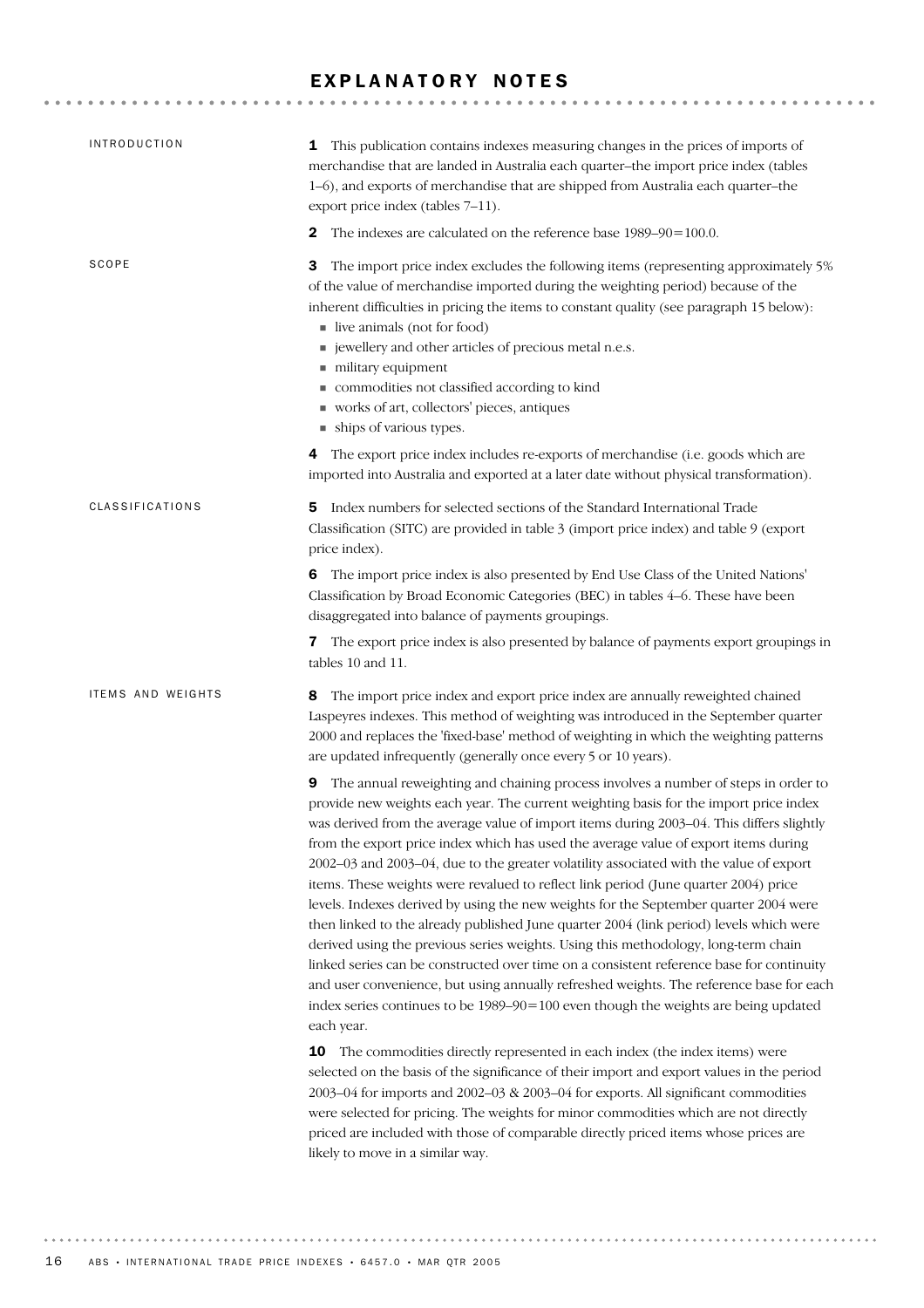#### E X P L A N A T O R Y N O T E S *continued*

PRICE MEASUREMENT

ANALYSIS OF INDEX

IN DEX NUMBERS

**CHANGES** 

11 In general, prices of individual shipments are obtained from major importers and exporters of the selected items and relate to the quarter in which the imported goods physically arrive in Australia and the exported goods physically leave Australia.

12 Imports are priced on a 'free on board' (f.o.b.), country of origin basis. Therefore freight and insurance charges involved in shipping goods from foreign to Australian ports are excluded from the prices used in the index, as are Australian import duties and taxes. Similarly, exports are priced on a f.o.b. basis at the main Australian ports of export. Exports are exempt from taxes on products.

13 As the prices used in the indexes are expressed in Australian currency, changes in the relative value of the Australian dollar and overseas currencies can have a direct impact on price movements for the many commodities that are bought and sold in currencies other than Australian dollars. Prices reported in a foreign currency are converted to Australian dollars using relevant exchange rates. Where imports or exports are transacted in prices expressed in terms of a foreign currency and forward exchange cover is used, the prices in the indexes exclude the forward exchange cover.

14 The main pricing methodology used is specification pricing, under which a manageable sample of precisely specified products is selected, in consultation with each reporting business, for repeat pricing. In specifying the products, care is taken to ensure that they are fully defined in terms of all the characteristics which influence their transaction prices. As such, all the relevant technical characteristics need to be described (e.g. make, model, features) along with the unit of sale, type of packaging, conditions of sale (e.g. delivered, payment within 30 days), etc. The goods are also specified by country and market in order to lessen the impact of price variations attributable solely to changes over time in the mix of countries, or markets.

15 When the quality or specifications of an item being priced change over time, adjustments are made to the reported prices so that the index captures only pure price change. That is, any element of price change attributable to a change in quality is removed. If there is an increase (decrease) in the quality of an item, then the price index is adjusted downwards (upwards) to reflect the 'worth' of the quality change. This technique is known as pricing to constant quality.

16 Wherever possible, prices from volume selling products being traded with predominant countries, or markets, are obtained to ensure specifications have a good chance of being re-priced over time and index series are representative of overall price movements. Individual product weights and weights between markets and countries are regularly reviewed to keep the indexes up to date.

17 Index numbers for financial years are simple averages of the relevant quarterly index numbers.

18 Care should be exercised when interpreting quarter-to-quarter movements in the indexes as short-term movements do not necessarily indicate changes in trend.

19 Movements in indexes from one period to another can be expressed either as changes in 'index points' or as percentage changes. The following example illustrates the method of calculating index points changes and percentage changes between any two periods:

Import price index, All groups index number: March quarter 2005 110.4 (see table 1) less March quarter 2004 108.0 (see table 1) Change in index points 2.4 Percentage change  $2.4/108.0 \times 100 = 2.2$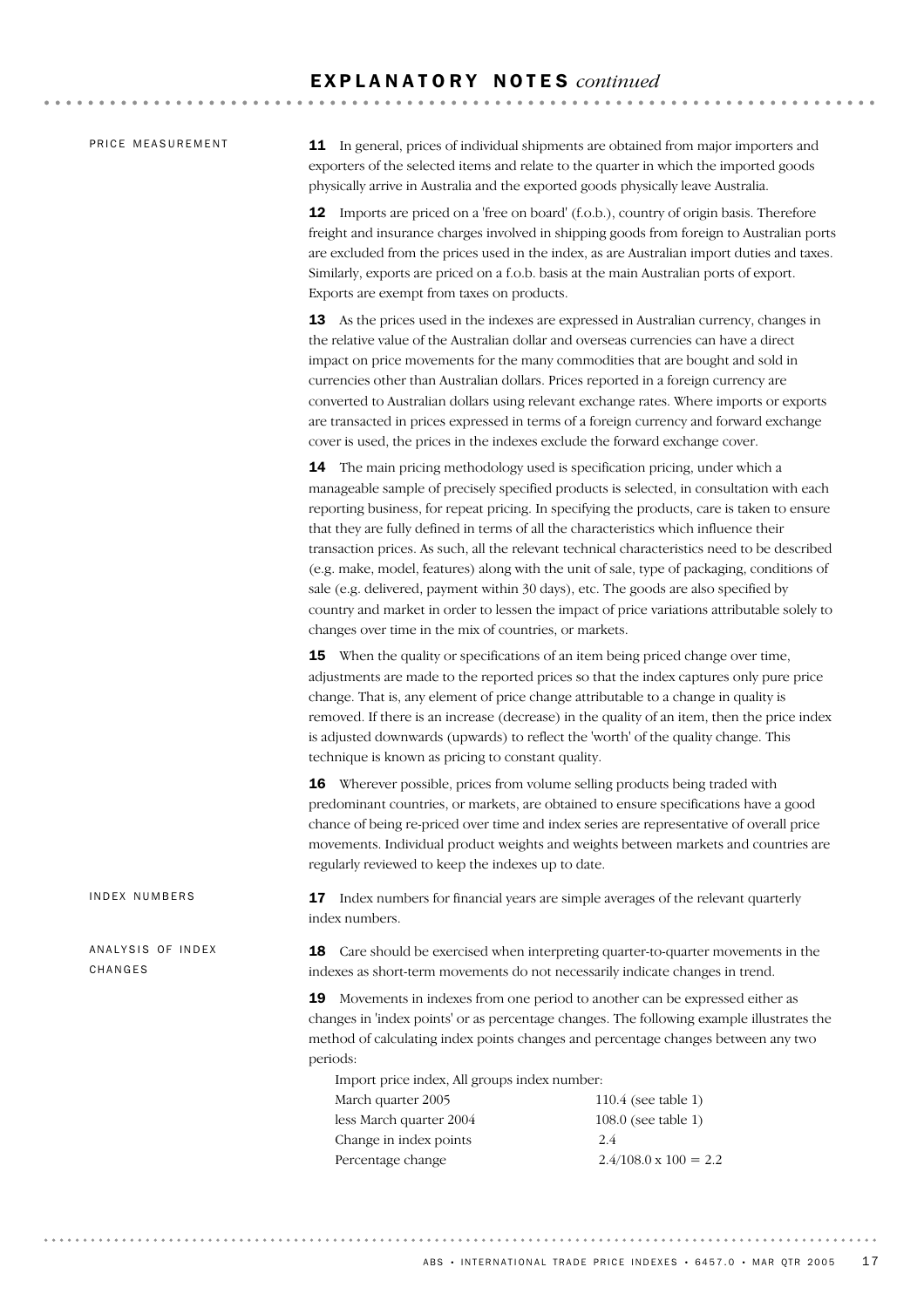## E X P L A N A T O R Y N O T E S *continued*

| ANALYSIS OF INDEX<br>CHANGES continued | 20 Tables 2 and 8 provide analyses of the contribution which SITC sections and<br>divisions make to the All groups import price index and export price index, respectively.<br>For example, imports of mineral fuels, etc. contributed 9.00 index points to the All<br>groups import price index number of 110.4 for March quarter 2005 and - 0.57 index<br>points to the net change of - 2.7 index points between December 2004 and March 2005<br>quarters.                                                                                                                                                                                                                                                                                                                                                                          |
|----------------------------------------|---------------------------------------------------------------------------------------------------------------------------------------------------------------------------------------------------------------------------------------------------------------------------------------------------------------------------------------------------------------------------------------------------------------------------------------------------------------------------------------------------------------------------------------------------------------------------------------------------------------------------------------------------------------------------------------------------------------------------------------------------------------------------------------------------------------------------------------|
| FURTHER INFORMATION                    | <b>21</b> Further information on recent price index developments in the ABS is presented in<br>the following publications:<br>Information Paper: An Analytical Framework for Price Indexes in Australia, cat.<br>no. 6421.0<br><i>Information Paper: Producer Price Index Developments, cat. no.</i> 6422.0<br>Information Paper: Review of the Import Price Index and Export Price Index,<br>Australia, cat. no. 6424.0<br>Information Paper: Price Indexes and The New Tax System, cat. no. 6425.0                                                                                                                                                                                                                                                                                                                                  |
| RELATED PUBLICATIONS                   | 22 Users may also wish to refer to the following related publications, which are<br>available from ABS bookshops:<br>Producer Price Indexes, Australia, cat. no. 6427.0<br>Consumer Price Index, Australia, cat. no. 6401.0<br>Labour Price Index, Australia, cat. no. 6345.0<br>Australian National Accounts, Input-Output Tables, cat. no. 5209.0<br>Balance of Payments and International Investment Position, Australia, cat. no.<br>5302.0<br>23 Current publications and other products released by the ABS are listed in the<br>Catalogue of Publications and Products (cat. no. 1101.0). The Catalogue is available<br>from any ABS office or the ABS web site <http: www.abs.gov.au="">. The ABS also issues a<br/>daily Release Advice on the web site which details products to be released in the week<br/>ahead.</http:> |
| ABS DATA AVAILABLE ON<br>REQUEST       | 24 As well as the statistics included in this and related publications, the ABS has other<br>international trade price index series which are available on request. Inquiries should be<br>made to Steve Whennan on (02) 6252 6251.                                                                                                                                                                                                                                                                                                                                                                                                                                                                                                                                                                                                   |